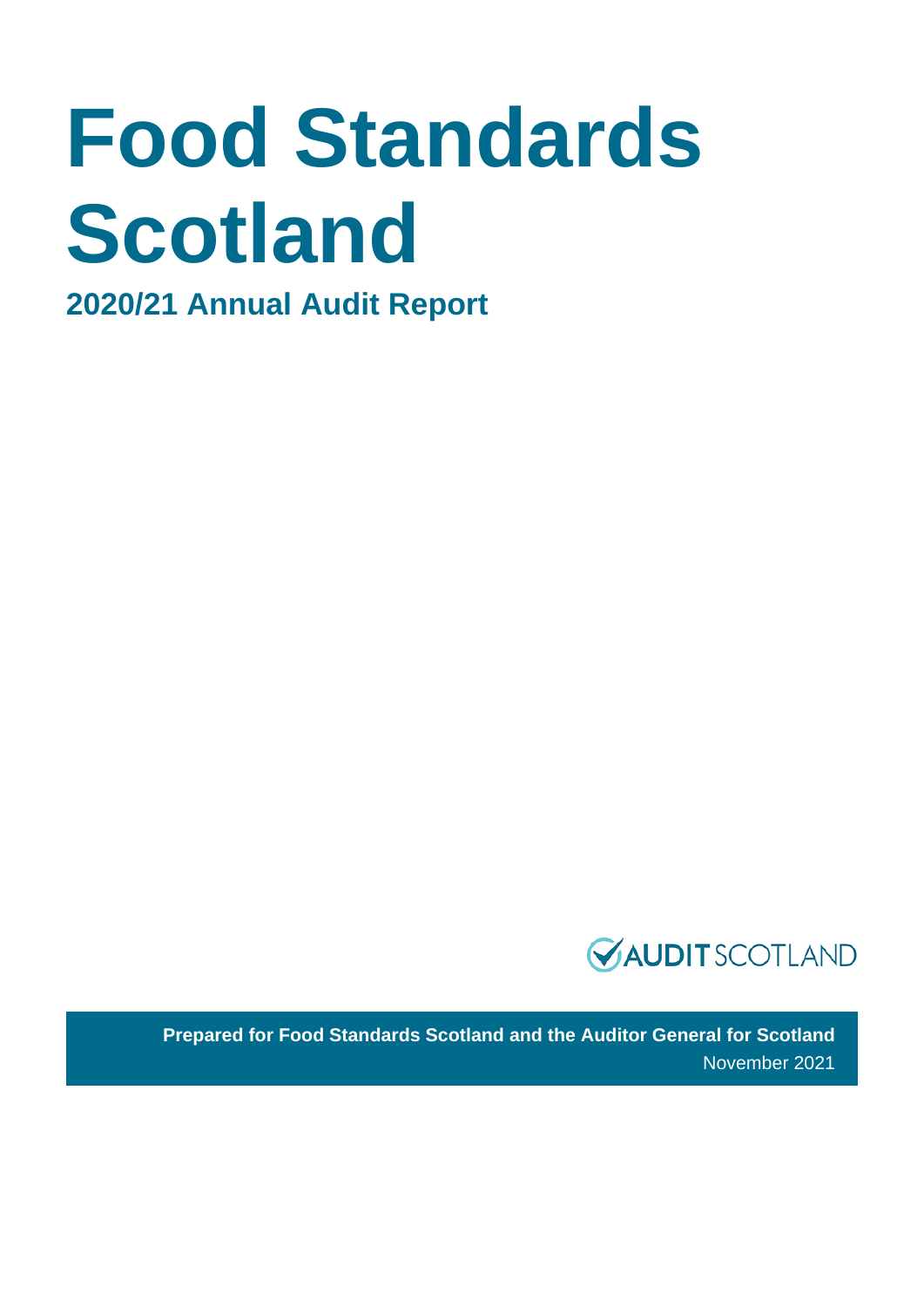### **Contents**

| Key messages                                                   | 3  |
|----------------------------------------------------------------|----|
| <b>Introduction</b>                                            | 4  |
| 1. Audit of 2020/21 annual report and accounts                 | 7  |
| 2. Financial management                                        | 11 |
| 3. Financial sustainability                                    | 14 |
| 4. Governance and transparency                                 | 16 |
| 5. Value for money                                             | 18 |
| Appendix 1. Action plan 2020/21                                | 20 |
| Appendix 2. Significant audit risks                            | 26 |
| Appendix 3. Summary of uncorrected misstatements               | 28 |
| Appendix 4. Summary of 2020/21 national performance reports 29 |    |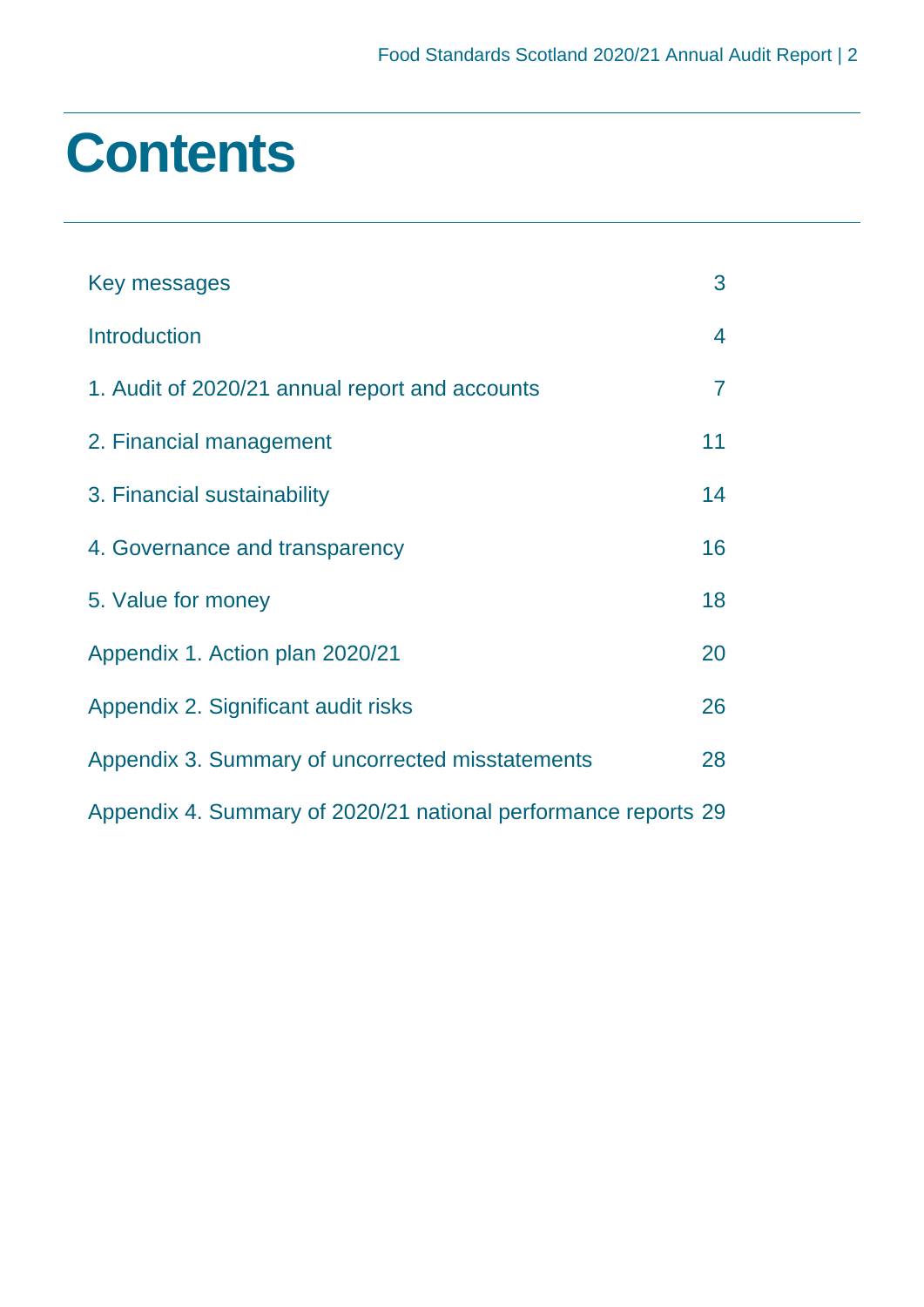### <span id="page-2-0"></span>**Key messages**

#### **2020/21 annual report and accounts**

- **1** Our audit opinions on the annual accounts are unmodified.
- **2** The original timetable agreed for the preparation and audit of the annual report and accounts was revised due to the impact of Covid-19.

#### **Financial management and sustainability**

- **3** Appropriate and effective financial management arrangements are in place, with Food Standards Scotland reporting an underspend of £1.7 million which is within its revised Departmental Expenditure Limit.
- **4** Appropriate arrangements are in place for preventing fraud and corruption. Food Standards Scotland has advised that its policies were reviewed in 2020/21, however these have not been finalised due to the intention of aligning them with recently published Scottish Government's fraud policies.
- **5** Additional Covid-19 expenditure was managed within the allocated budget and was partly offset by savings realised as a result of the pandemic.
- **6** The implementation of both the medium-term financial management plan and longer-term financial plan were further delayed.
- **7** Transformation to the new organisational structure was progressed despite the Covid-19 pandemic, however some challenges remain.

#### **Governance, transparency and value for money**

- **8** Food Standards Scotland responded positively to the challenges presented by the Covid-19 pandemic, and has maintained appropriate arrangements for governance and transparency.
- **9** The openness and transparency of Food Standards Scotland's Board and Committee meetings is an example of good practise.
- **10** The development of a strategic Best Value framework has continued to progress.
- **11** Plans to align performance indicators to the new corporate strategy and three-year corporate plan remain in development.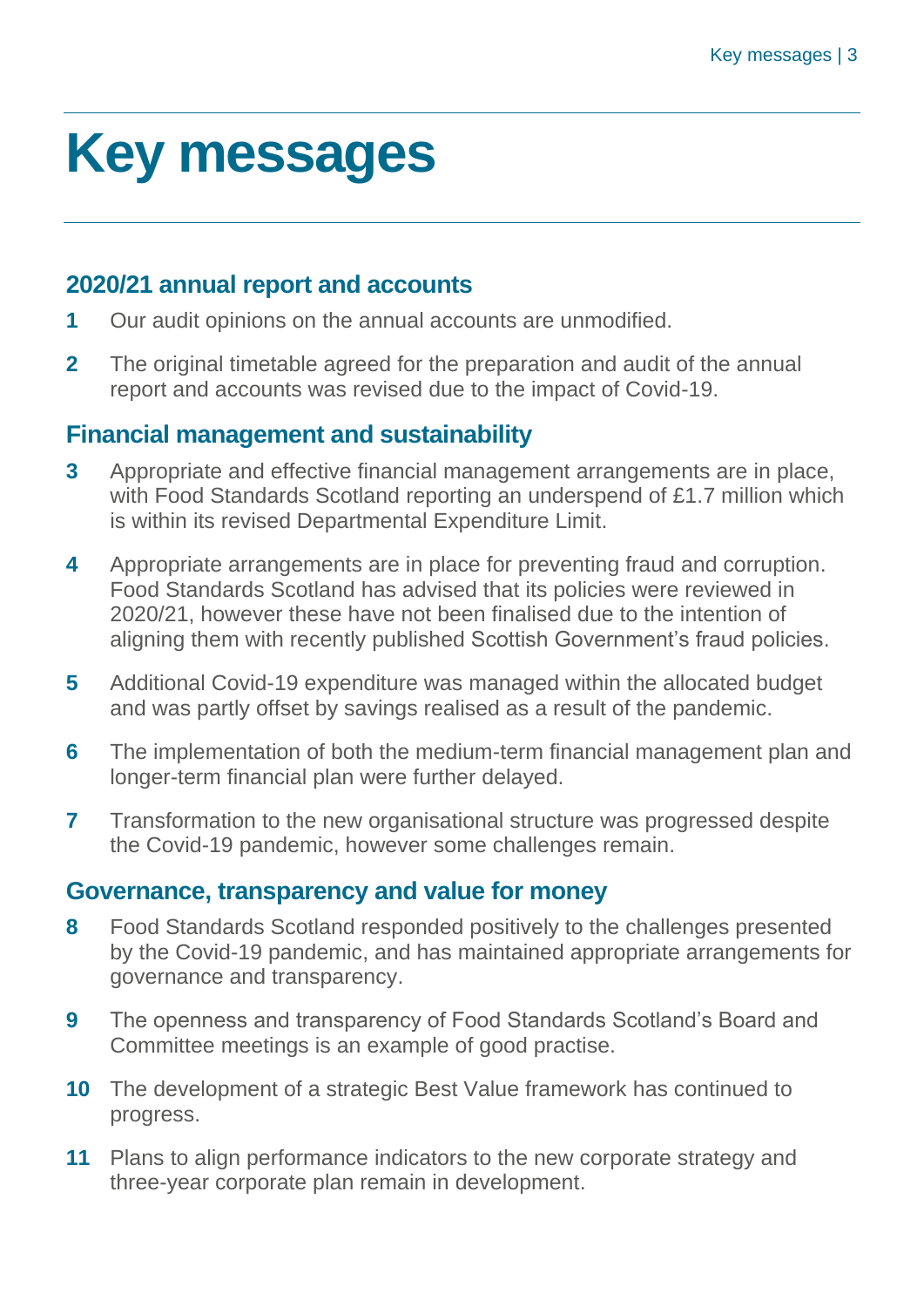### <span id="page-3-0"></span>**Introduction**

**1.** This report summarises the findings from our 2020/21 audit of Food Standards Scotland. The scope of our audit was set out in our Annual Audit Plan presented to the Audit and Risk Committee on 5<sup>th</sup> May 2021. This report comprises the findings from:

- an audit of Food Standards Scotland's annual report and accounts
- our consideration of financial management, financial sustainability and governance and transparency in line with the small bodies provisions included in the Code of Audit Practice supplementary guidance.

**2.** The main elements of our audit work in 2020/21 have been:

- an audit of the Food Standards Scotland's 2020/21 annual report and accounts including the issue of an independent auditor's report setting out my audit opinion
- a review of the Food Standards Scotland's key financial systems
- consideration of the three audit dimensions.

**3.** The global coronavirus pandemic has had an impact on Food Standards Scotland during 2020/21. This has had implications for the services it delivers, sickness absence levels, and the suspension of non-essential projects and activities. Risks related to the pandemic were considered during the audit planning stage, and we have adapted our planned audit work to address any new emerging risks.

#### **Adding value through the audit**

**4.** We add value to the body through the audit by:

- regular attendance at the Audit and Risk Committee and Board meetings
- identifying and providing insight on significant risks, and making clear and relevant recommendations
- sharing intelligence and good practice through our national reports [\(Appendix 4\)](#page-28-0) and good practice guides
- providing clear and focused conclusions on the appropriateness, effectiveness and impact of corporate governance, performance management arrangements and financial sustainability.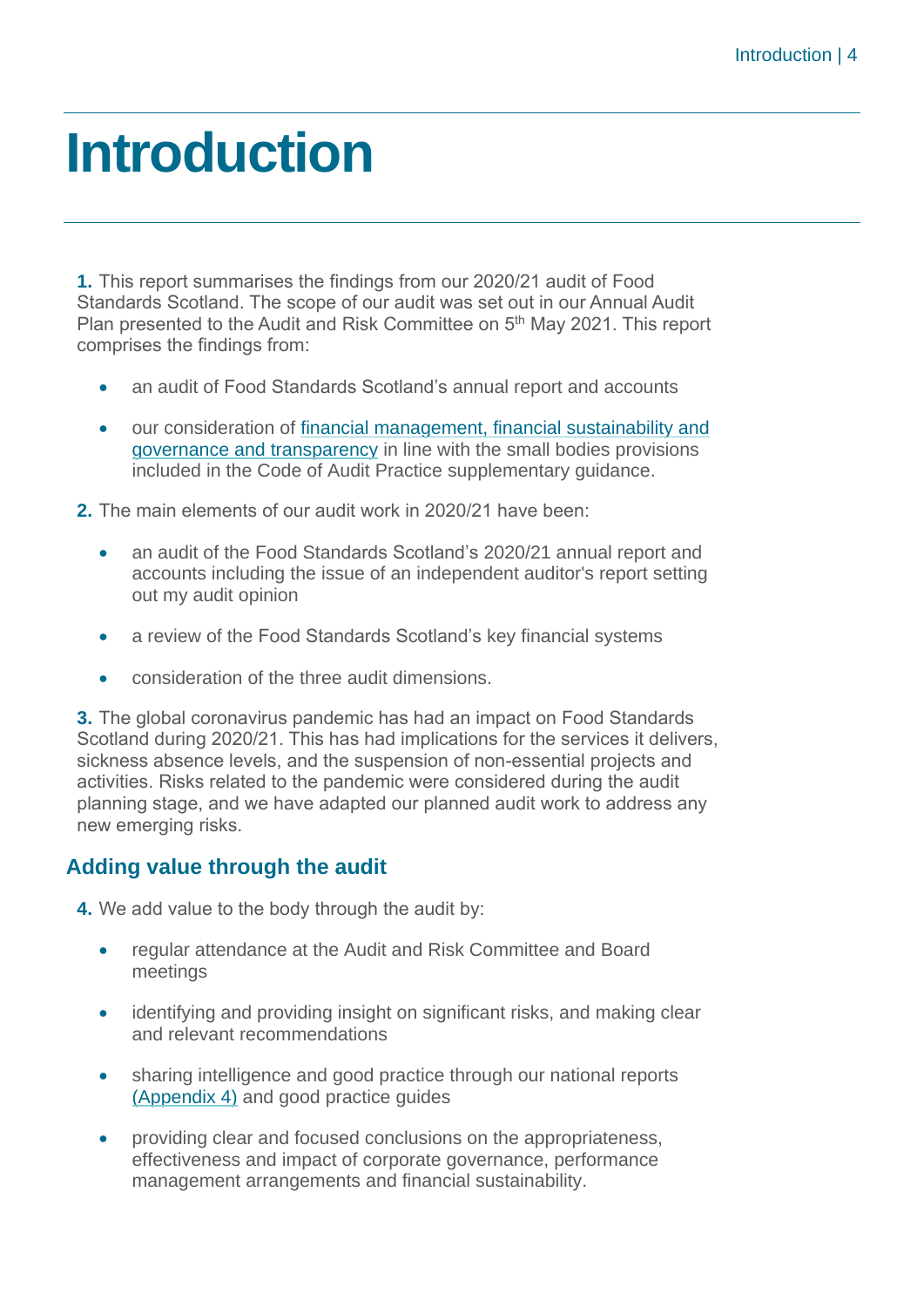#### **Responsibilities and reporting**

**5.** Food Standards Scotland has primary responsibility for ensuring the proper financial stewardship of public funds. This includes preparing an annual report and accounts that are in accordance with the accounts direction from Scottish Ministers. It is also responsible for establishing appropriate and effective arrangements for governance, propriety and regularity.

**6.** Our responsibilities as independent auditor are established by the Public Finance and Accountability (Scotland) Act 2000 and the [Code of Audit Practice](https://www.audit-scotland.gov.uk/report/code-of-audit-practice-2016)  [2016,](https://www.audit-scotland.gov.uk/report/code-of-audit-practice-2016) and supplementary guidance and International Standards on Auditing in the UK. As public sector auditors we give independent opinions on the annual report and accounts. Additionally, we conclude on the appropriateness and effectiveness of the performance management arrangements, the suitability and effectiveness of corporate governance arrangements, the financial position and arrangements for securing financial sustainability. Further details of the respective responsibilities of management and the auditor can be found in the [Code of Audit Practice 2016](http://auditscotland.spideronline.co.uk/report/code-of-audit-practice-2016) and supplementary guidance.

**7.** The Code of Audit Practice 2016 (the Code) includes provisions relating to the audit of small bodies. Where the application of the full wider audit scope is judged by auditors not to be appropriate to an audited body, the annual audit work can focus on the appropriateness of the disclosures in the governance statement and the financial sustainability of the body and its services. As highlighted in our 2020/21 Annual Audit Plan, due to the volume and lack of complexity of the financial transactions, we applied the small body provisions of the Code to the 2020/21 audit focusing on financial management, financial sustainability and governance.

**8.** This report raises matters from our audit. Weaknesses or risks identified are only those which have come to our attention during our normal audit work and may not be all that exist. Communicating these does not absolve management from its responsibility to address the issues we raise and to maintain adequate systems of control.

**9.** Our annual audit report contains an agreed action plan at [Appendix 1.](#page-19-0) It sets out specific recommendations, the responsible officers and dates for implementation. It also includes any outstanding actions from last year and progress against these.

#### **Auditor Independence**

**10.** Auditors appointed by the Accounts Commission or Auditor General must comply with the Code of Audit Practice and relevant supporting guidance. When auditing the financial statements auditors must comply with professional standards issued by the Financial Reporting Council and those of the professional accountancy bodies.

**11.** We can confirm that we comply with the Financial Reporting Council's Ethical Standard. We can also confirm that we have not undertaken any nonaudit related services and therefore the 2020/21 audit fee of £47,590 as set out in our Annual Audit Plan remains unchanged. We are not aware of any relationships that could compromise our objectivity and independence.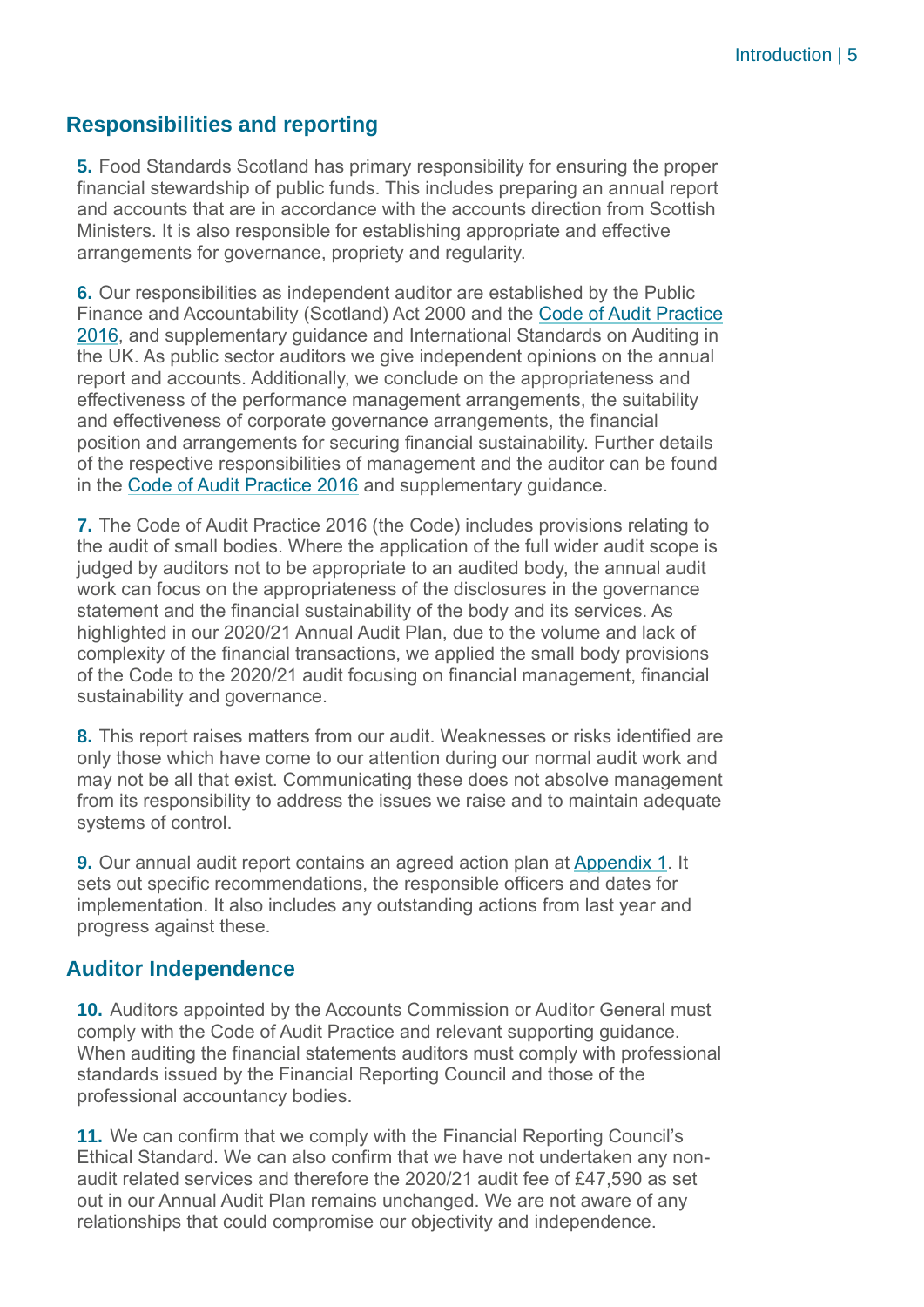**12.** This report is addressed to both Food Standards Scotland and the Auditor General for Scotland and will be published on Audit Scotland's website [www.audit-scotland.gov.uk](http://www.audit-scotland.gov.uk/) in due course.

**13.** We would like to thank the management and staff who have been involved in our work for their cooperation and assistance during the audit.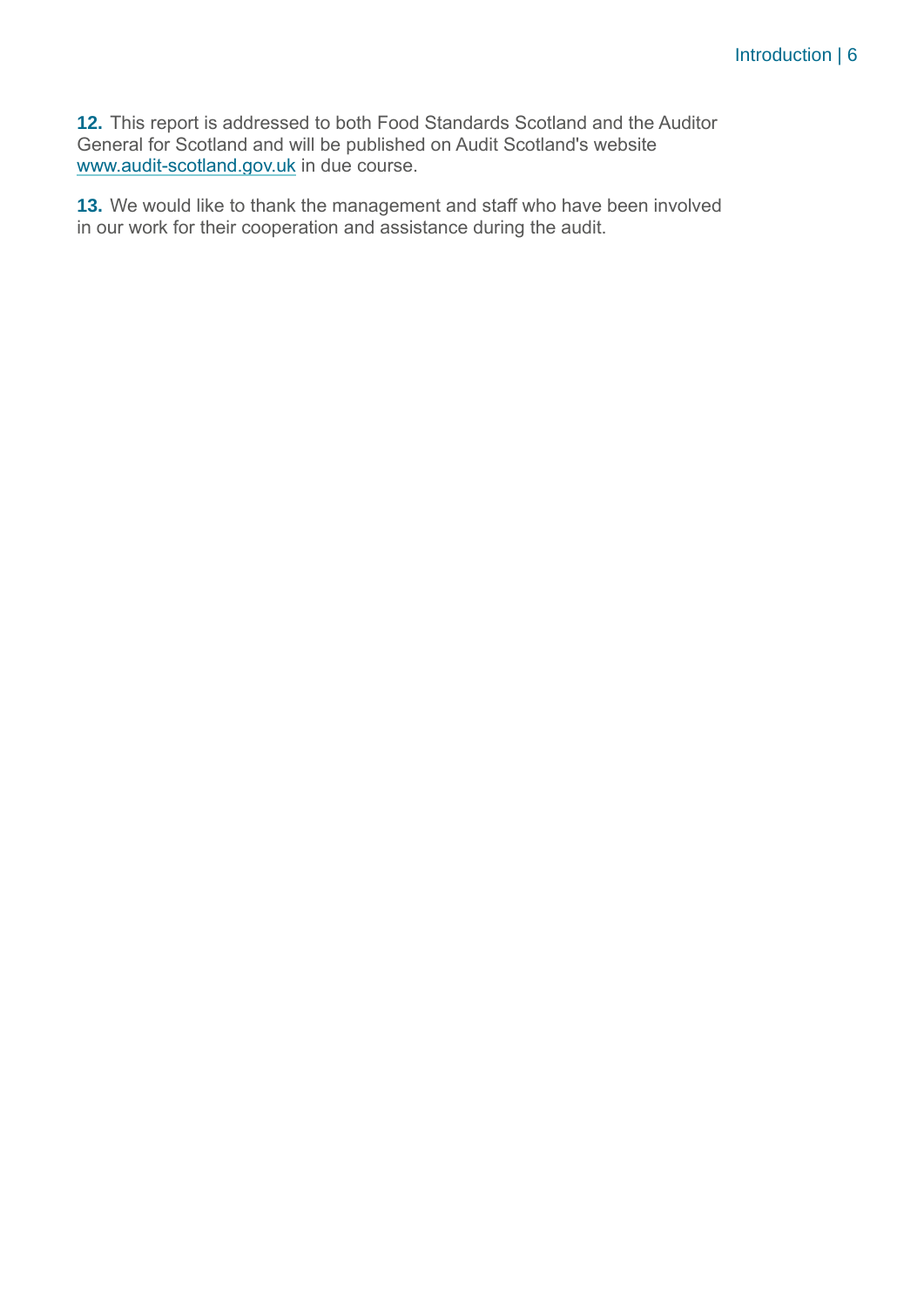### <span id="page-6-0"></span>**1. Audit of 2020/21 annual report and accounts**

The principal means of accounting for the stewardship of resources and performance.

#### **Main judgements**

The financial statements of Food Standards Scotland give a true and fair view of its financial affairs as at 31 March 2021 and have been properly prepared in accordance with the financial reporting framework.

Expenditure and income in the financial statements were incurred or applied in accordance with applicable enactments and guidance.

The audited part of the remuneration and staff report, performance report and governance statement were all consistent with the financial statements.

The original timetable agreed for the preparation and audit of the annual report and accounts was revised due to the impact of Covid-19.

#### **Our audit opinions on the annual report and accounts are unmodified**

**14.** The annual report and accounts for the year ended 31 March 2021 were approved by the Board on 17 November 2021. As reported in the independent auditor's report:

- the financial statements give a true and fair view and were properly prepared in accordance with the financial reporting framework
- expenditure and income were regular and in accordance with applicable enactments and guidance
- the audited part of the remuneration and staff report, performance report and governance statement were all consistent with the financial statements and properly prepared in accordance with the relevant legislation and directions made by Scottish Ministers.

#### **The Covid-19 pandemic had a limited impact on audit evidence**

**15.** The completeness and accuracy of accounting records and the extent of information and explanations that we required for our audit were not significantly affected by the Covid19 outbreak.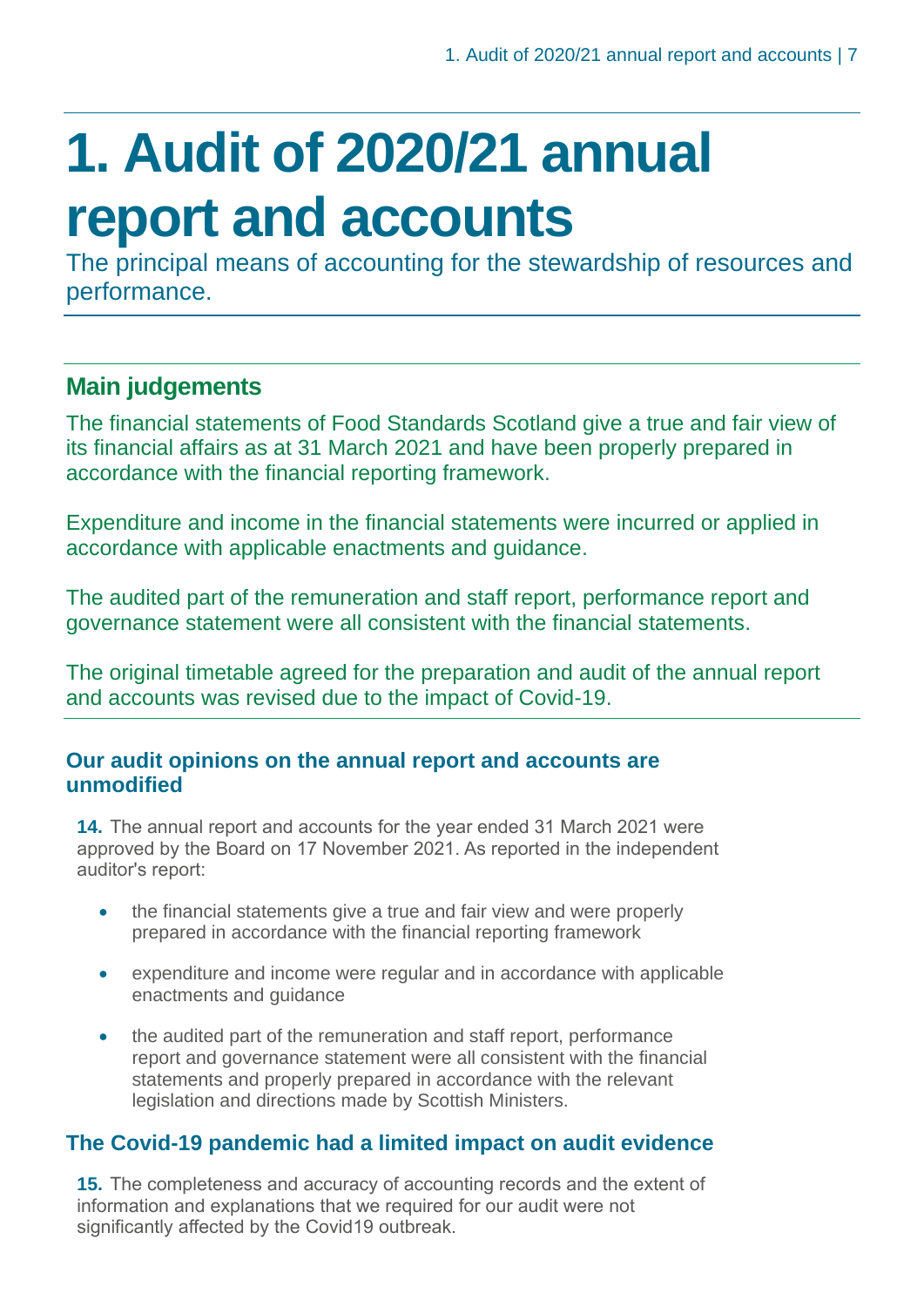**16.** The working papers provided to support the accounts were of a good standard and the audit team received support from finance staff which helped ensure the final accounts audit process ran as smoothly as possible.

#### **The annual report and accounts were signed off in line with the revised audit timetable**

**17.** The unaudited annual report and accounts were received in line with the revised audit timetable on 28 June 2021. Covid-19 added additional challenges to the audit process for both Food Standards Scotland and audit staff resulting in routine audit work and queries taking longer to resolve than normal. Regardless of these challenges we have been able to sign off the annual report and accounts in line with the revised audit timetable.

#### **Whole of Government Accounts (WGA)**

**18.** In accordance with the WGA guidance we plan to complete the required assurance statement and submit to the National Audit Office (NAO) in due course after board approval and audit certification of the Food Standards Scotland financial statements.

#### **Overall materiality is £418 thousand**

**19.** Our initial assessment of materiality was carried out during the planning phase of the audit. This was reviewed and revised on receipt of the unaudited annual report and accounts and is summarised in [Exhibit](#page-7-0) 1.

#### <span id="page-7-0"></span>**Exhibit 1 Materiality values**

| <b>Materiality level</b>   | <b>Amount</b>                     |
|----------------------------|-----------------------------------|
| <b>Overall materiality</b> | £418 thousand<br>(£416 thousand)  |
| Performance materiality    | £293 thousand<br>(£291 thousand)  |
| Reporting threshold        | £13 thousand $(E12)$<br>thousand) |

Source: Food Standards Scotland Annual Audit Plan 2020/21 (original figures in brackets)

#### **[Appendix 2](#page-25-0) identifies the main risks of material misstatement and our audit work to address these**

**20.** [Appendix 2](#page-25-0) provides our assessment of risks of material misstatement in the annual report and accounts and any wider audit dimension risks. These risks influence our overall audit strategy, the allocation of staff resources to the audit and indicate how the efforts of the audit team were directed. [Appendix 2](#page-25-0)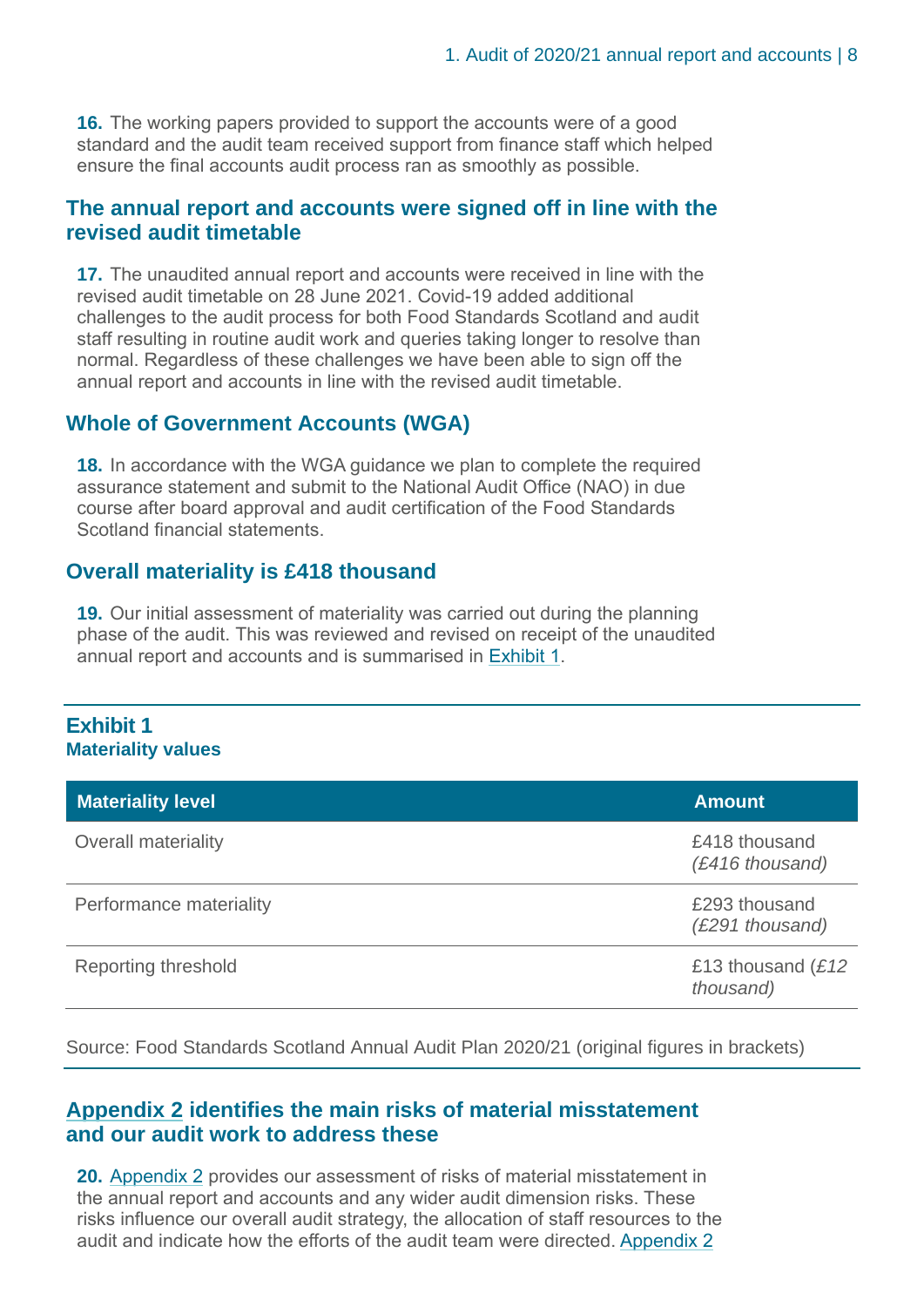also identifies the work we undertook to address these risks and our conclusions from this work.

#### **We have significant findings to report on the annual report and accounts**

**21.** International Standard on Auditing (UK) 260 requires us to communicate significant findings from the audit to those charged with governance, including our view about the qualitative aspects of the body's accounting practices. Where findings have resulted in a recommendation to management, a cross reference to the Action Plan in Appendix 1 has been included. The significant findings are summarised in Exhibit 2.

#### <span id="page-8-0"></span>**Exhibit 2 Significant findings from the audit of financial statements**

| <b>Issue</b>                                                                                                                                                                                                                                                                                                                                                                                                                         | <b>Resolution</b>                                                                                                                                                                      |
|--------------------------------------------------------------------------------------------------------------------------------------------------------------------------------------------------------------------------------------------------------------------------------------------------------------------------------------------------------------------------------------------------------------------------------------|----------------------------------------------------------------------------------------------------------------------------------------------------------------------------------------|
| 1. Non-pay expenditure - accrual<br>Expenditure relating to licence costs covering<br>period February to July 2020 was not split between<br>financial years. In 2019/20 an accrual for the full<br>licence cost was created instead of for two months<br>only (February-March 2020). This resulted in an<br>over accrual in the 2019/20 accounts and an<br>understatement of expenditure in the 2020/21<br>accounts of £44 thousand. | The amount is not material and the net<br>effect of required correction across the two<br>financial years would be zero. This<br>therefore remained as an uncorrected<br>misstatement. |
| 2. Clearance of holding accounts                                                                                                                                                                                                                                                                                                                                                                                                     | The amounts have been adjusted to correct                                                                                                                                              |
| Food Standards Scotland maintains holding                                                                                                                                                                                                                                                                                                                                                                                            | the misstatement.                                                                                                                                                                      |
| accounts for items which are expected to be                                                                                                                                                                                                                                                                                                                                                                                          | <b>Recommendation 1</b>                                                                                                                                                                |
| capitalised. These accounts should be cleared<br>regularly. Following discussions during the audit<br>process, Food Standards Scotland identified a                                                                                                                                                                                                                                                                                  | (refer Appendix 1, action plan)                                                                                                                                                        |
| holding account for IT systems and equipment                                                                                                                                                                                                                                                                                                                                                                                         |                                                                                                                                                                                        |
| which had a net credit balance of £22 thousand.                                                                                                                                                                                                                                                                                                                                                                                      |                                                                                                                                                                                        |
| 3. Post balance sheet event - income                                                                                                                                                                                                                                                                                                                                                                                                 | The amounts have been adjusted to correct                                                                                                                                              |
| overcharge                                                                                                                                                                                                                                                                                                                                                                                                                           | the misstatement.                                                                                                                                                                      |
| Food Standards Scotland reviewed the initial                                                                                                                                                                                                                                                                                                                                                                                         |                                                                                                                                                                                        |
| charge out rates relating to the export hubs once                                                                                                                                                                                                                                                                                                                                                                                    |                                                                                                                                                                                        |
| the actual cost of the service was known. Its review                                                                                                                                                                                                                                                                                                                                                                                 |                                                                                                                                                                                        |
| in summer 2021 identified that Food Business                                                                                                                                                                                                                                                                                                                                                                                         |                                                                                                                                                                                        |
| Operators were overcharged in quarter 4 of                                                                                                                                                                                                                                                                                                                                                                                           |                                                                                                                                                                                        |
| financial year 2020/21 by £27 thousand.                                                                                                                                                                                                                                                                                                                                                                                              |                                                                                                                                                                                        |
| 4. Post balance sheet event - legal case                                                                                                                                                                                                                                                                                                                                                                                             | As the amount is not material, management                                                                                                                                              |
| settlement<br>Food Standards Scotland settled a legal case in<br>October 2021 for which provision was made in the<br>financial statements. While the provision was based<br>on legal advice, the actual settlement amount was<br>£62 thousand less than that provided for. This<br>difference is not material but is above our clearly<br>trivial threshold.                                                                         | made the decision that adjusting for the<br>change so late in the audit process is not<br>practical. This has therefore been included<br>as an uncorrected misstatement.               |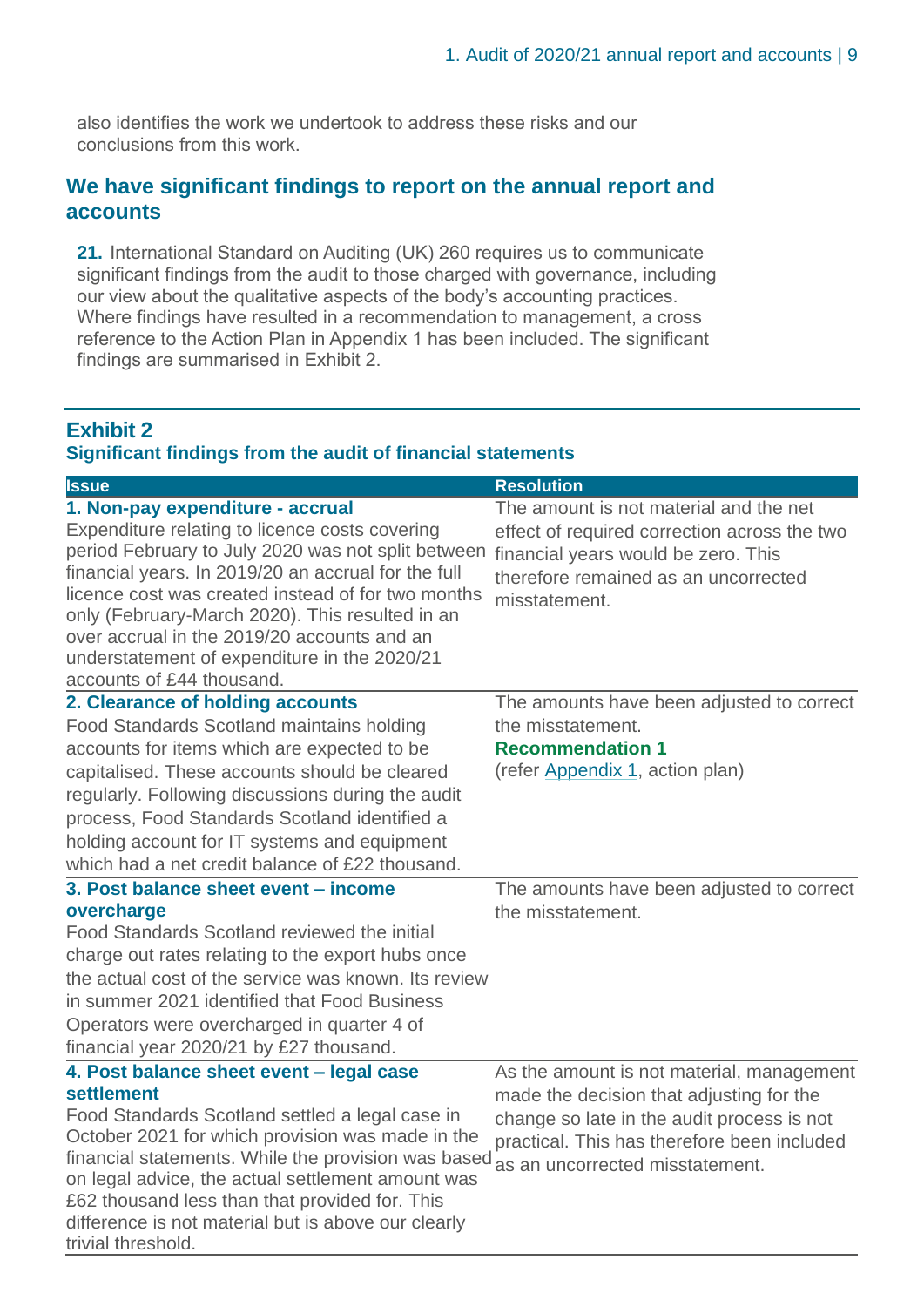**22.** Except for points 1 and 4, all other individual adjustments which exceeded our reporting threshold (£13,000) were amended in the audited financial statements as detailed in Exhibit 2. Adjustments made in the audited accounts increased net operating expenditure in the Statement of Comprehensive Net Expenditure by £8 thousand, and decreased net assets in the Statement of Financial Position by £20 thousand.

#### **We report all uncorrected misstatements in the annual report and accounts that are individually greater than our reporting threshold**

**23.** Misstatements were identified that have not been adjusted by management in the accounts as these are not considered material. These would have decreased net expenditure by £18 thousand in the Statement of Comprehensive Net Expenditure and decreased current liabilities by the same amount in the Statement of Financial Position [\(Appendix 3\).](#page-25-1)

**24.** It is our responsibility to request that all misstatements, other than those below the reporting threshold, are corrected. The final decision on making the correction, however, lies with those charged with governance who consider advice from senior officers and materiality. The gross sum of the unadjusted errors is below our materiality and has not affected our opinion.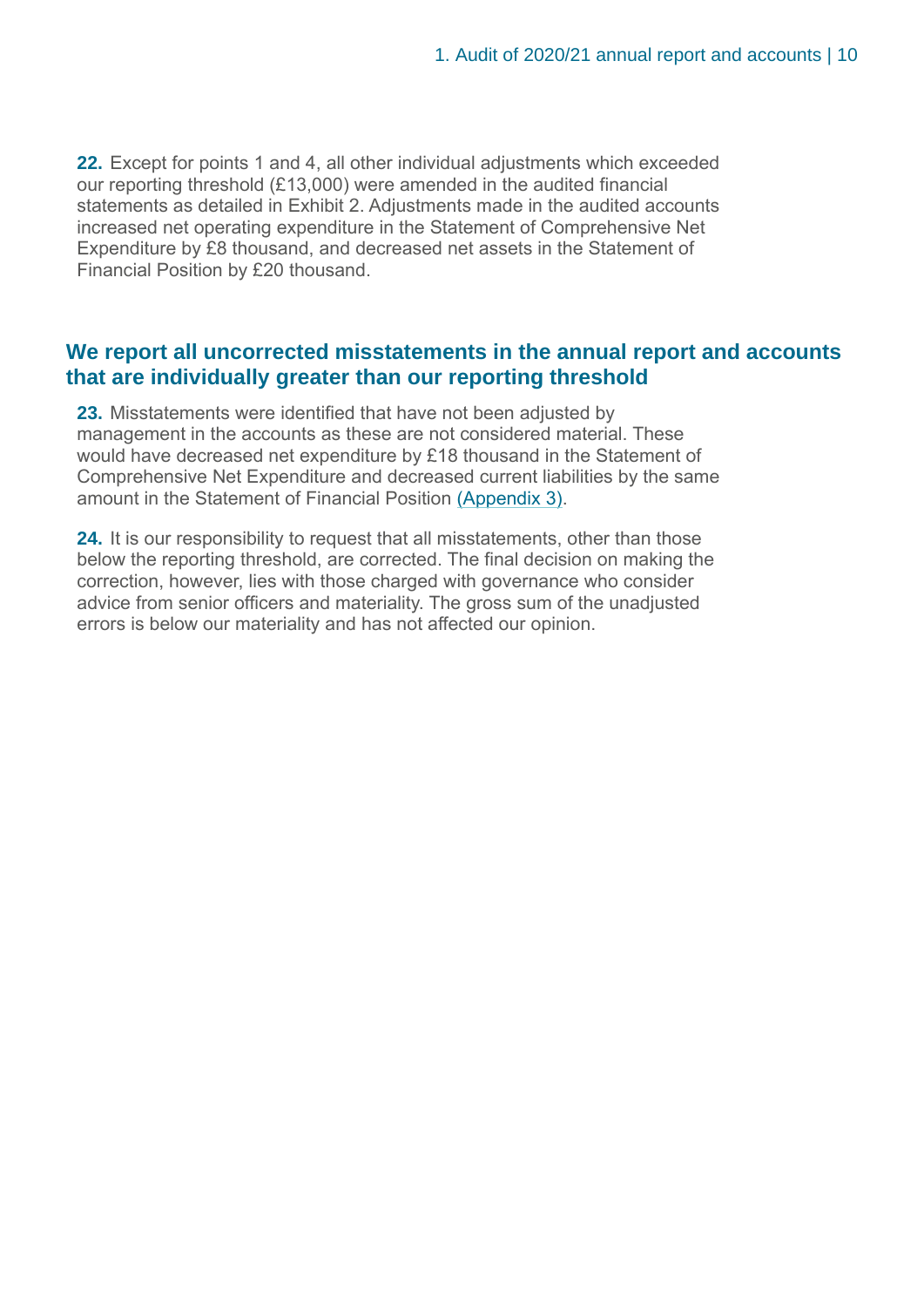### <span id="page-10-0"></span>**2. Financial management**

Financial management is about financial capacity, sound budgetary processes and whether the control environment and internal controls are operating effectively.

#### **Main judgements**

Food Standards Scotland has appropriate and effective financial management arrangements in place.

Food Standards Scotland reported an underspend of £1.7 million, which is within its revised Departmental Expenditure Limit.

Food Standards Scotland has appropriate arrangements for preventing fraud and corruption, however some internal policies have not been reviewed or updated within the timescales set.

#### **Food Standards Scotland operated within its revised budget in 2020/21**

**25.** The main financial objective for Food Standards Scotland is to ensure that the financial outturn for the year is within the budget allocated by Scottish Ministers.

**26.** Food Standards Scotland has reported an outturn of £17.1 million against its overall budget for 2020/21 with an underspend of £1.7 million. The financial performance against Departmental Expenditure Limits (DEL) is shown in [Exhibit](#page-11-0) 3.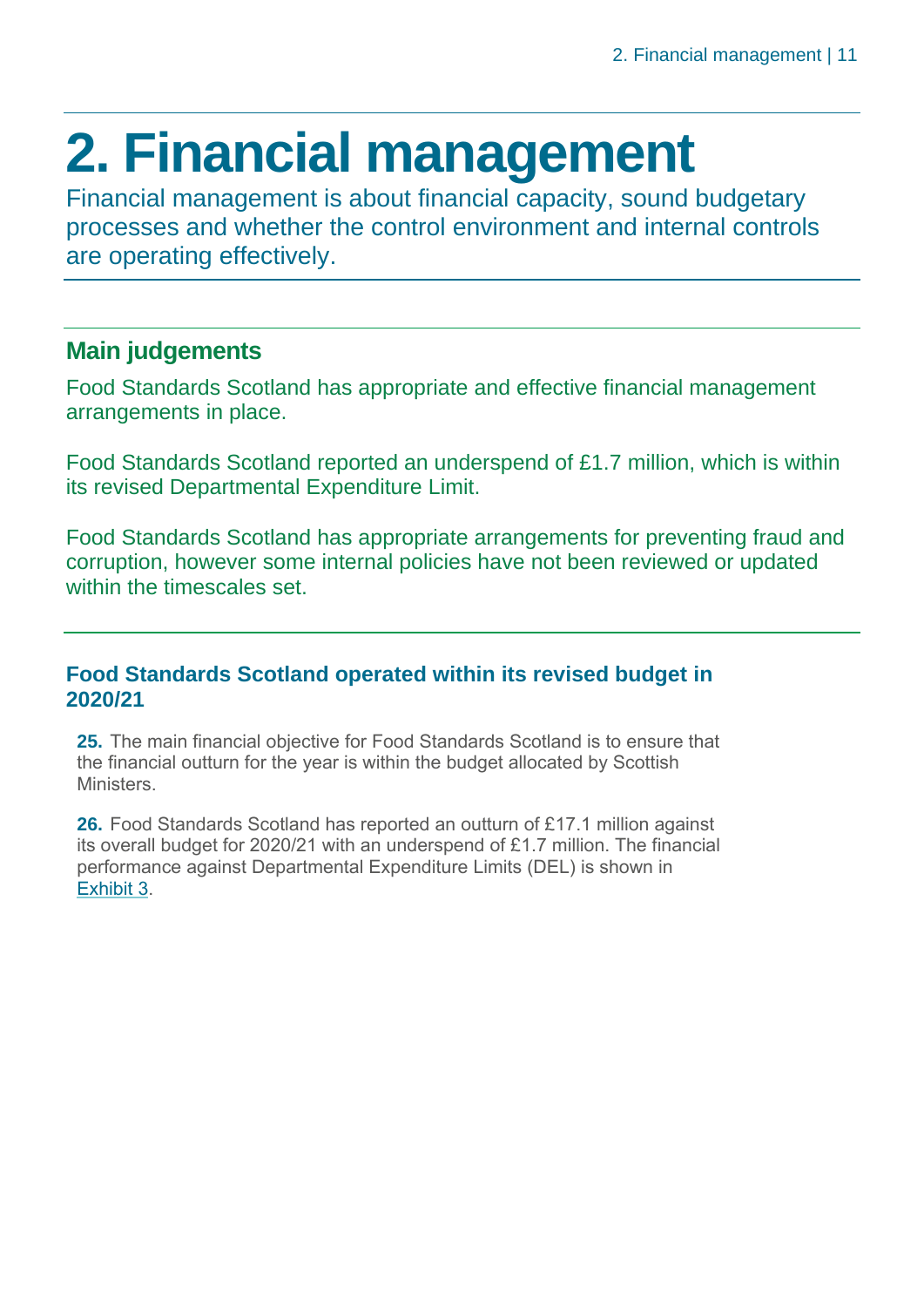#### <span id="page-11-0"></span>**Exhibit 3 Performance against DEL in 2020/21**

| Performance         | <b>Initial budget</b> | <b>Final budget</b> | <b>Outturn</b> | Over/(under)<br>spend |
|---------------------|-----------------------|---------------------|----------------|-----------------------|
|                     | £m                    | Em                  | £m             | Em                    |
| <b>Resource DEL</b> | 16.0                  | 17.8                | 16.5           | (1.3)                 |
| <b>Capital DEL</b>  | 0.0                   | 0.6                 | 0.2            | (0.4)                 |
| <b>Total DEL</b>    | 16.0                  | 18.4                | 16.7           | (1.7)                 |

Source: 20/21 Budget Bill, 20/21 Spring Budget Revision, FSS budget monitoring returns and Annual Report and Accounts 2020/21

#### **Food Standards Scotland has an established process for reporting financial performance that enables effective scrutiny and challenge**

**27.** Food Standards Scotland's budget was increased as part of the Spring Budget revision. Additional funding from the Scottish Government included £2.4 million to implement a new structure as a result of the UK leaving the European Union and £0.5 million of Annually Managed Expenditure.

**28.** Additional Covid-19 expenditure was managed within the allocated budget and was partly offset by savings realised as a result of the pandemic.

**29.** Food Standards Scotland continued to provide monthly returns to the Scottish Government monitoring the additional Covid-19 related costs and savings.

#### **Good practice**

**30.** We observed that senior management and the Board continued to receive regular and accurate performance reports on the financial position throughout the year. The level of detail and quality of financial information was similar to prior years and allows members to effectively scrutinise and challenge financial performance.

#### **Financial systems of internal control are designed appropriately**

**31.** As part of our audit we identify and inspect the key internal controls in those accounting systems which we regard as significant to produce the financial statements. Our objective is to gain assurance that the body has systems for recording and processing transactions that provide a sound basis for the preparation of the financial statements. We concluded that these controls were appropriately designed and implemented.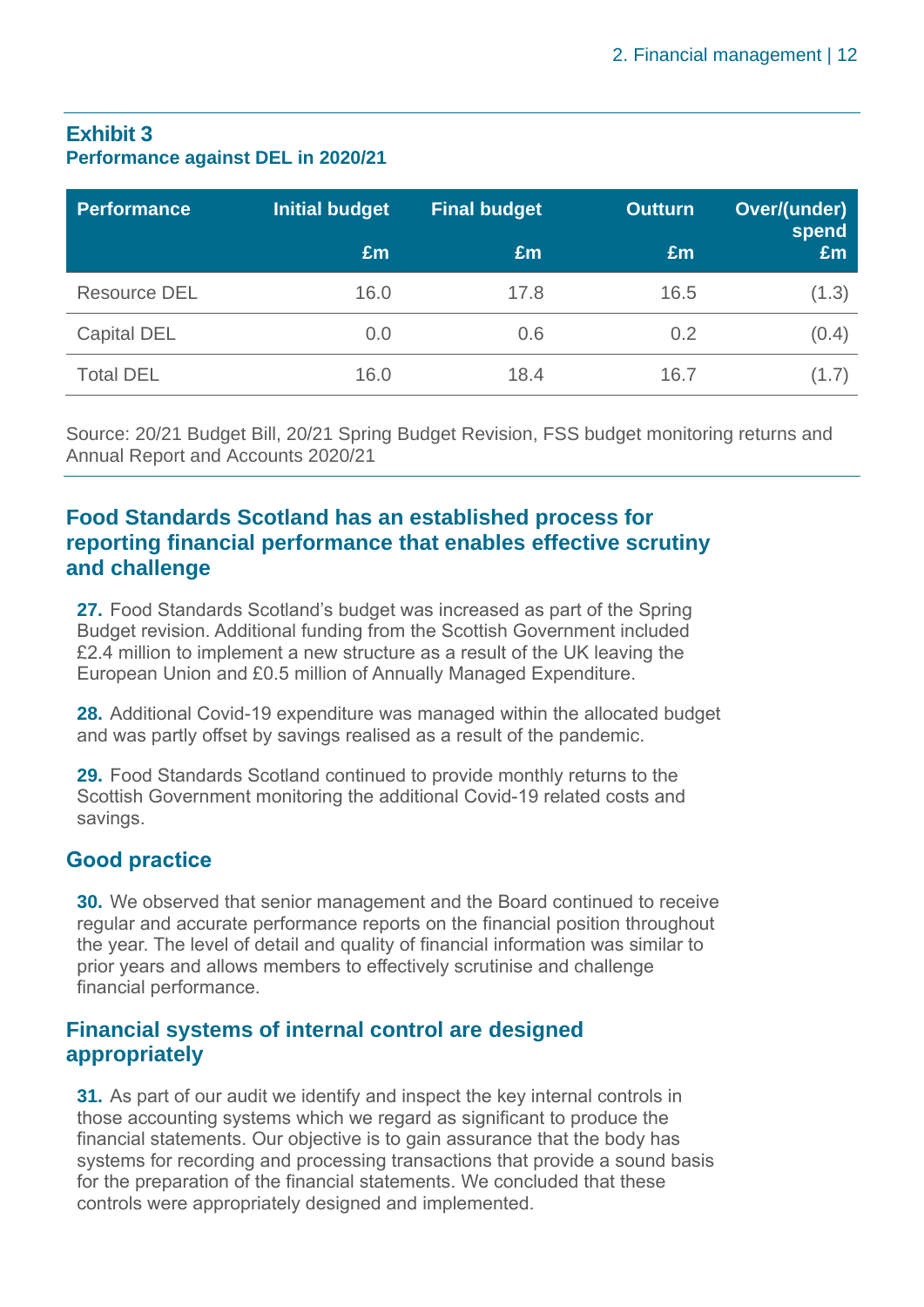#### **Standards of conduct and arrangements for the prevention and detection of fraud and error are appropriate**

**32.** Food Standards Scotland is responsible for establishing arrangements for the prevention and detection of fraud, error and irregularities, bribery and corruption. Furthermore, the Board is responsible for ensuring that its affairs are managed in accordance with proper standards of conduct by putting effective arrangements in place. Through our audit work we confirmed that Food Standards Scotland has appropriate arrangements for the prevention and detection of fraud, error and irregularities.

**33.** We have reviewed the arrangements in place to maintain standards of conduct. We concluded that there are established procedures for preventing and detecting any breaches of these standards including any instances of corruption.

**34.** We also followed-up on our prior year recommendation (point 3, [Appendix](#page-19-0)  [1\)](#page-19-0) where we reported that the fraud policy and whistleblowing policy had not been reviewed since April 2015. This was despite the fraud policy stating it would be reviewed on an annual basis, and the whistleblowing policy stating that it was due for review in June 2017. Management has advised that these policies were reviewed during the first half of the 2021 calendar year, however the review is still not formally concluded. This is due to management's intention to benchmark against recently updated Scottish Government policies.

**35.** There is a risk that outdated policies do not adequately address the evolving nature of the risks relating to fraud and corruption. It is therefore imperative that these are reviewed and updated on a regular basis to ensure they are fit for purpose.

#### **Food Standards Scotland has not been advised of any data matches occurring as part of the current National Fraud Initiative**

**36.** The National Fraud Initiative (NFI) is a United Kingdom wide counter-fraud exercise. It aims to prevent and detect fraud by using computerised techniques to compare information about individuals held by different public bodies, and on different financial systems, to identify 'matches' that might suggest the existence of fraud or irregularity.

**37.** The Scottish Government submit payroll data and carry out a data matching exercise on Food Standards Scotland's behalf and advise of any data matches. Food Standards Scotland has not been advised of any data matches occurring.

**38.** We confirmed that Food Standards Scotland's trade creditors data was not submitted as part of the 2020/21 NFI exercise. There is no mandatory requirement for the organisation to provide this information. Going forward, however, management may wish to consider the costs and benefits associated with submitting this additional data set and investigating potential matches.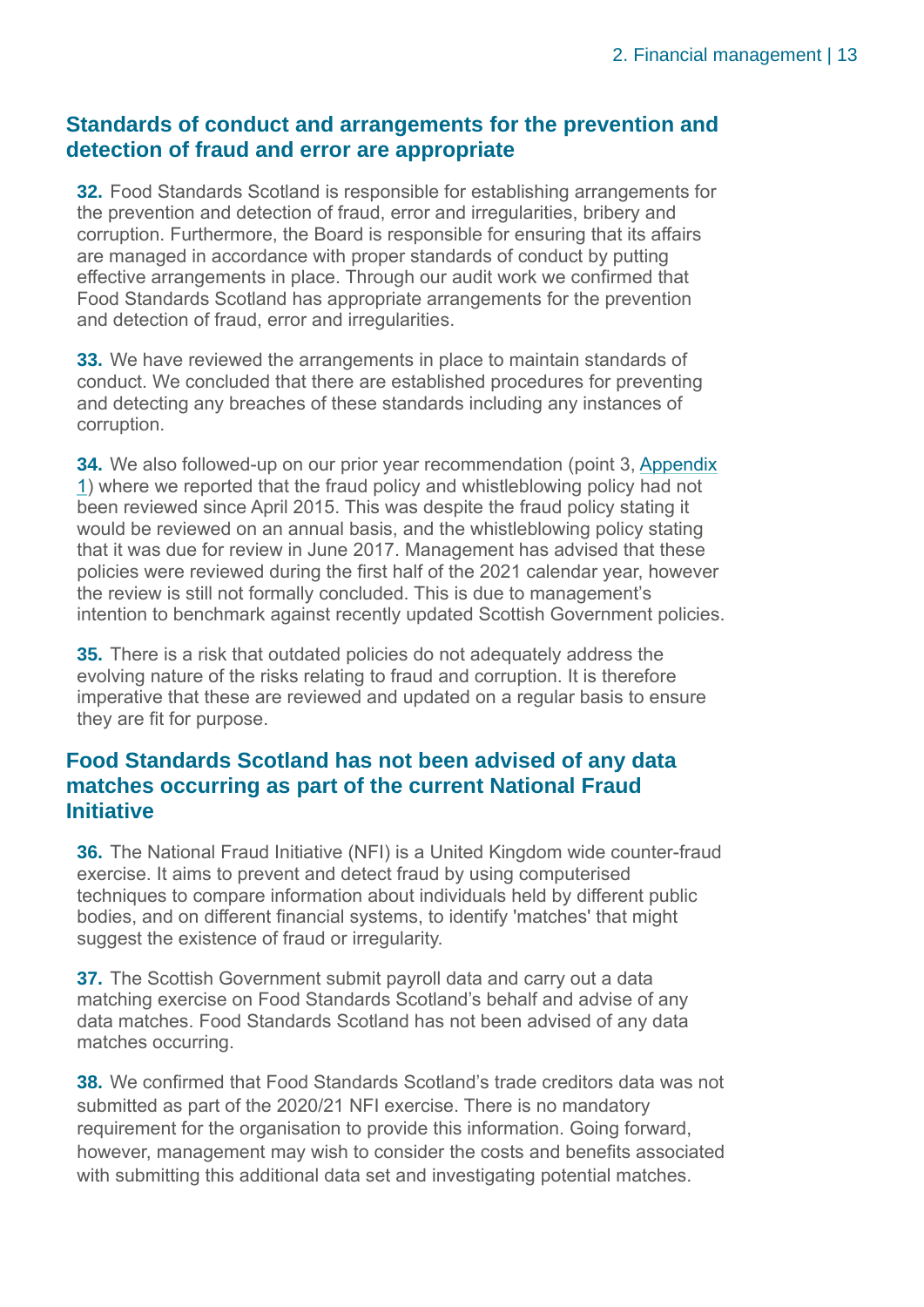## <span id="page-13-0"></span>**3. Financial sustainability**

Financial sustainability looks forward to the medium and long-term to consider whether a body is planning effectively to continue to deliver its services.

#### **Main judgements**

Food Standards Scotland's medium-term financial management plan and longerterm financial plan were further delayed.

Food Standards Scotland was able to progress transformation to the new organisational structure despite the Covid19 pandemic, however some challenges remain.

#### **Food Standards Scotland's development of medium and longer-term financial plans has been further delayed as management consider the impact of Covid-19**

**39.** Food Standards Scotland planned update of its 2018/19-2020/21 Financial Management Plan (FMP) and development of a longer-term financial plan was due to be presented to the Senior Management Team in January 2020. As reported in our 2019/20 Annual Audit Report, both plans were initially delayed due to the ongoing complexities of European Union withdrawal, internal restructuring, and delays in publications including the workforce plan.

**40.** Management agreed a revised date for both the FMP and longer-term financial plan of March 2021, however this date has also been missed. Management has advised that this was due to the impact of Covid-19 with internal restructuring plans put on hold; recruitment delayed for posts in the new structure; as well as delays in developing the workforce plan. The new structure was implemented in April 2021 and we will consider the impact of this as part of our 2021/22 audit.

**41.** During 2020/21, Covid19 related expenditures amounted to approximately £0.6 million and was managed within existing budget. This was largely offset by savings in other areas impacted by the pandemic such as reductions in staff travel and conference attendance. The financial impact of the pandemic on Food Standards Scotland is likely to extend across several years, and the medium and longer-term financial plans will need to take into account:

- the delivery cost of pandemic related programmes
- any delays in major capital investment programmes
- failure to deliver previously planned savings
- the impact on the workforce plan.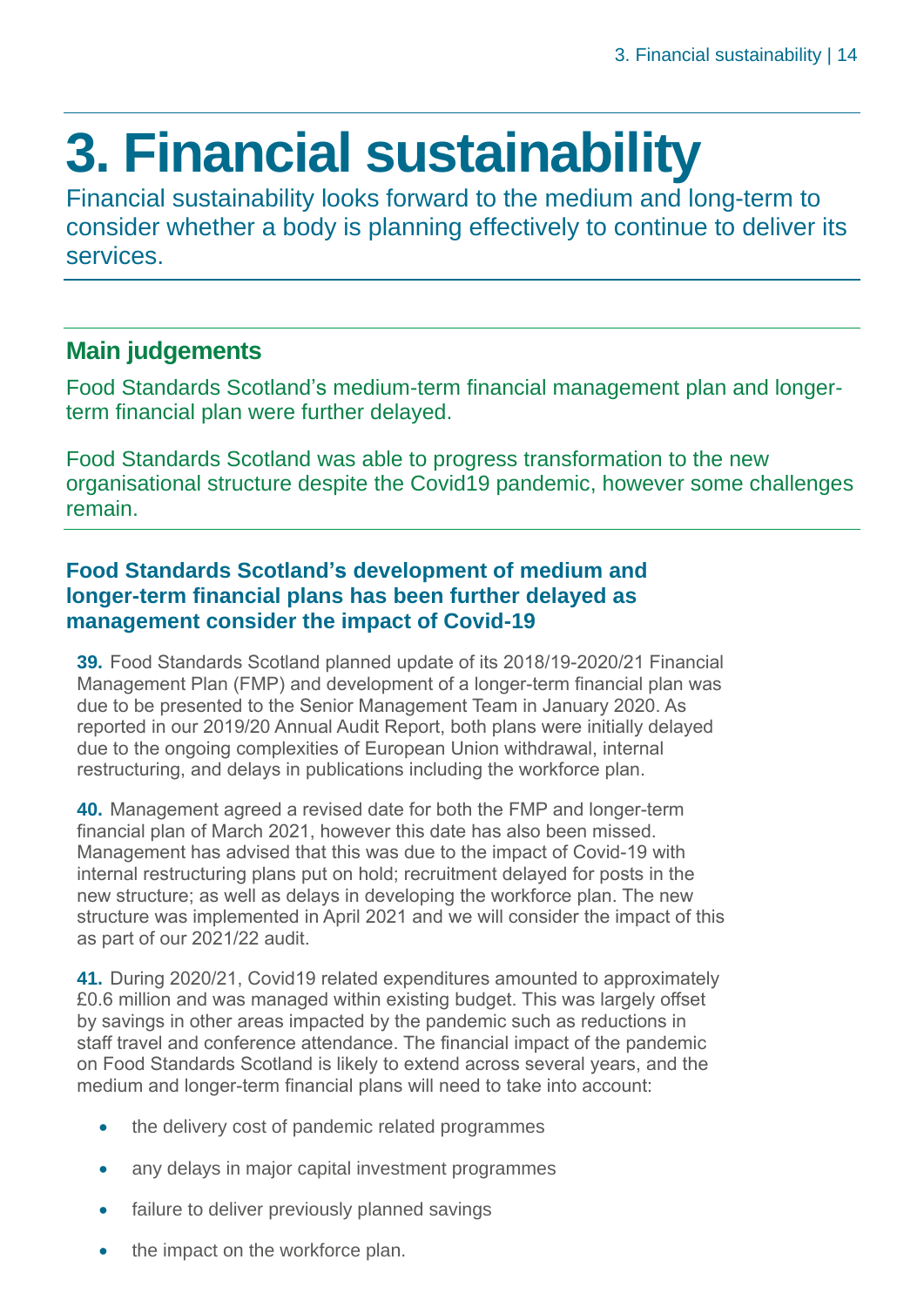#### **Food Standards Scotland restructure progressed despite the pandemic, but challenges remain**

**42.** We previously reported that Food Standards Scotland was proactive in dealing with the consequences of European Union (EU) withdrawal and that its business case for additional funding was approved by the Scottish Ministers. The funding is being used to implement a new organisational structure to enable Food Standards Scotland to deal with the implications of the United Kingdom exiting the EU.

**43.** The restructuring plan was progressed during 2020/21 despite additional challenges presented by Covid-19. However, further work is required to fill all posts and to ensure that Food Standards Scotland is operating at full capacity and is prepared for the challenges ahead.

**44.** Recruitment for the new organisational structure has proved challenging. Food Standards Scotland are required to use Scottish Government Human Resources Shared Services (SG HRSS), and this has led to significant delays in the recruitment and on-boarding of new staff. From discussion with the Audit Director for the Scottish Government audit, we understand that these issues are not unique to Food Standards Scotland.

**45.** We have previously reported issues in this area and recommended a review of the arrangements in place (point 8, [Appendix 1\)](https://euc-word-edit.officeapps.live.com/we/wordeditorframe.aspx?ui=en%2DGB&rs=en%2DUS&wopisrc=https%3A%2F%2Fauditscotland.sharepoint.com%2Fsites%2FFoodStandardsScotland%2F_vti_bin%2Fwopi.ashx%2Ffiles%2F0b9ab841cb014ee2bf52e663e33269b0&wdenableroaming=1&wdfr=1&mscc=1&hid=DBEFEA9F-209E-C000-6EE5-69DFD2221DB6&wdorigin=ItemsView&wdhostclicktime=1630423539888&jsapi=1&jsapiver=v1&newsession=1&corrid=88447898-7e4b-ced1-b3a7-4ac101fe2c25&usid=88447898-7e4b-ced1-b3a7-4ac101fe2c25&sftc=1&mtf=1&sfp=1&instantedit=1&wopicomplete=1&wdredirectionreason=Unified_SingleFlush&preseededsessionkey=53d1500d-87b9-f15c-6146-7afee86a0e09&preseededwacsessionid=88447898-7e4b-ced1-b3a7-4ac101fe2c25&rct=Medium&ctp=LeastProtected#Appendix_1). Although no major progress has been made during 2020/21 to resolve these issues, Food Standards Scotland has advised that they continued to engage with SG HRSS and escalated issues as they arose. Food Standards Scotland should consider whether the process for escalating issues is appropriate. We will continue to monitor developments in this area.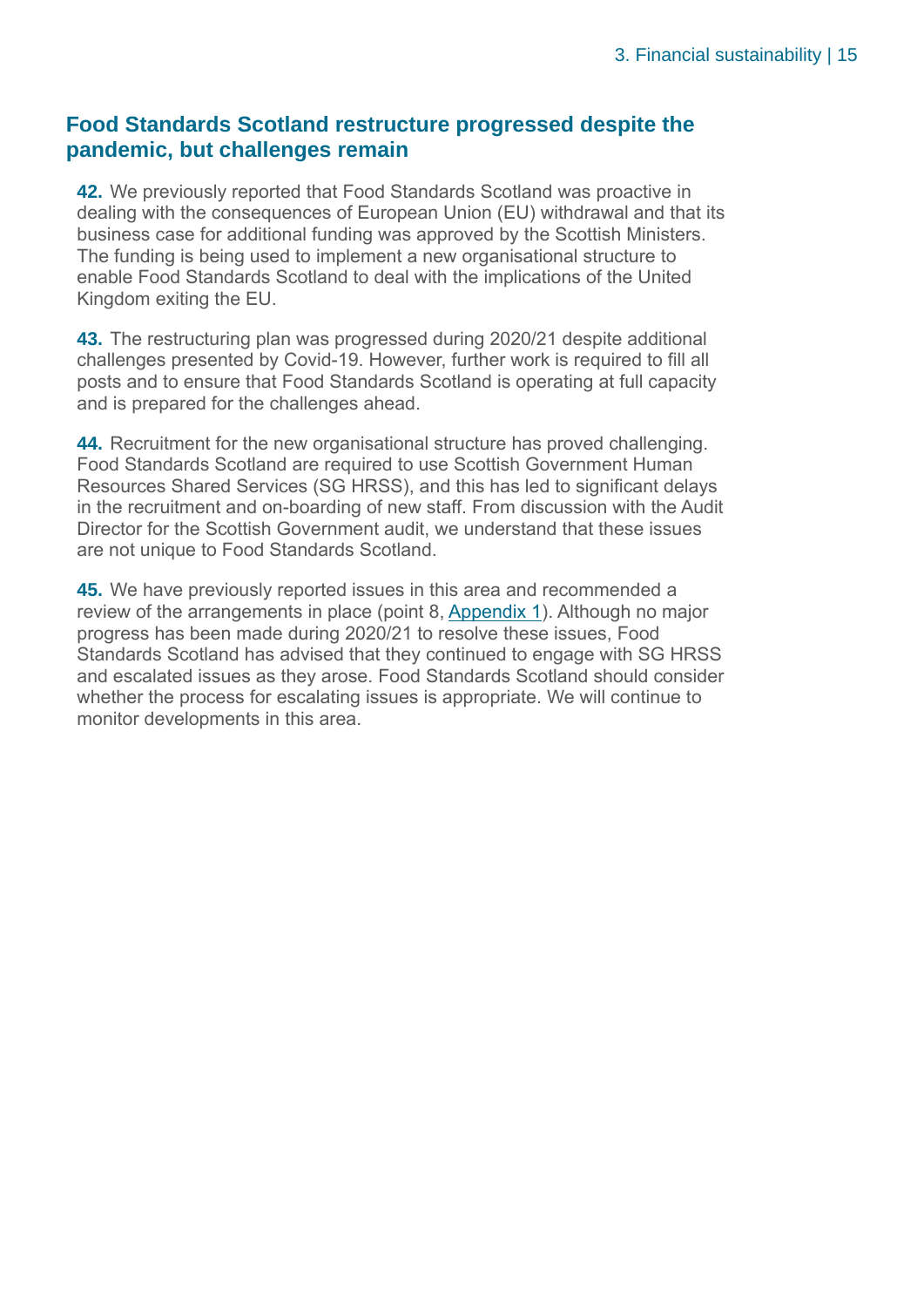## <span id="page-15-0"></span>**4. Governance and**

### **transparency**

The effectiveness of scrutiny and oversight, and transparent reporting of **information** 

#### **Main judgements**

Food Standards Scotland responded positively to the challenges presented by the Covid-19 pandemic, and has maintained appropriate arrangements for governance and transparency.

The openness and transparency of Food Standards Scotland's Board and Committee meetings is an example of good practise.

#### **The governance arrangements and controls operating throughout the Covid19 pandemic have been appropriate**

**46.** The impact of Covid19 from March 2020 has been set out in the governance statement of Food Standards Scotland's annual report and accounts. We reported in last year's annual report on the revised governance arrangements introduced by Food Standards Scotland including:

- implementing the business continuity plan to ensure key services remained available and risks were identified to the delivery of core business activity, financial impact and staff availability
- supporting office-based staff to work safely from home
- supporting field staff who were identified as essential workers
- moving Board, ARC and SMT meetings to virtual meetings and publishing Board papers on the website per standard procedure; Board meetings were held on Zoom and Teams to allow for members of the public to attend as normal
- the Board assigned the Executive Team the guardianship of its corporate governance system; Weekly meetings took place with the Board Chair and Deputy Chair to provide updates on activity relating to Covid-19, business as usual and the organisation's recovery strategy.

**47.** We have also considered revisions to key financial controls as a result of Covid-19 during 2020/21, and concluded that governance arrangements are reasonable and appropriate in supporting good governance and accountability.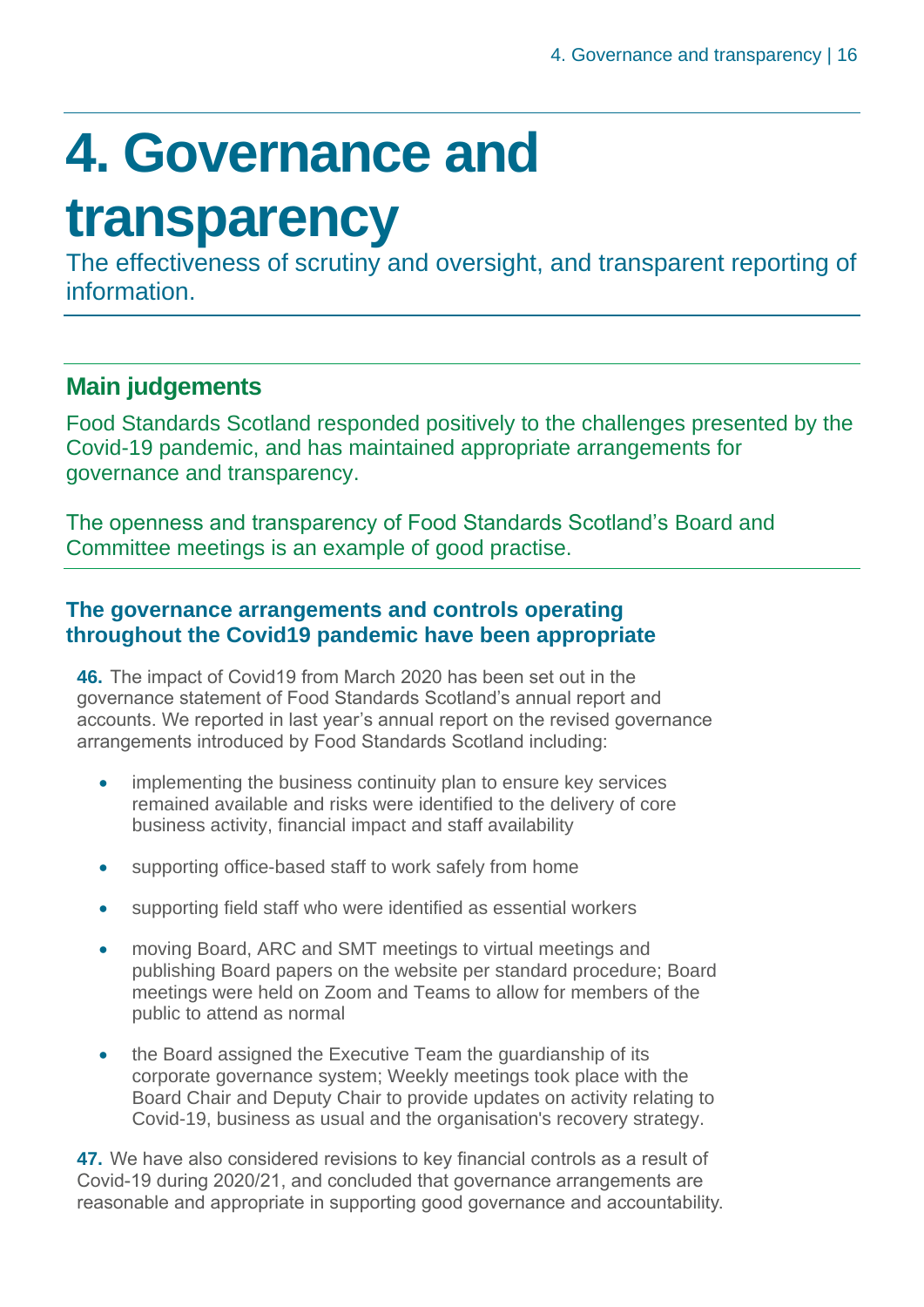#### **The Performance and Accountability Report provides a detailed and comprehensive overview of performance, but there remains scope to streamline the report**

**48.** In addition to the opinion on the performance report covered in Part 1 of this report, we also consider the qualitative aspects of Food Standard Scotland's performance report. The performance report should provide information on a body, its main objectives and the principal risks faced. It should provide a fair, balanced and understandable analysis of a body's performance as well as helping stakeholders to understand the financial statements.

**49.** Our 2019/20 Annual Audit Report commented that the Performance and Accountability Report provides a detailed and comprehensive overview of Food Standards Scotland's performance. It noted, however, that the inclusion of so much detail made it extensive and that there was scope to streamline the report going forward (point 2, [Appendix 1\)](https://euc-word-edit.officeapps.live.com/we/wordeditorframe.aspx?ui=en%2DGB&rs=en%2DUS&wopisrc=https%3A%2F%2Fauditscotland.sharepoint.com%2Fsites%2FFoodStandardsScotland%2F_vti_bin%2Fwopi.ashx%2Ffiles%2F0b9ab841cb014ee2bf52e663e33269b0&wdenableroaming=1&wdfr=1&mscc=1&hid=DBEFEA9F-209E-C000-6EE5-69DFD2221DB6&wdorigin=ItemsView&wdhostclicktime=1630423539888&jsapi=1&jsapiver=v1&newsession=1&corrid=88447898-7e4b-ced1-b3a7-4ac101fe2c25&usid=88447898-7e4b-ced1-b3a7-4ac101fe2c25&sftc=1&mtf=1&sfp=1&instantedit=1&wopicomplete=1&wdredirectionreason=Unified_SingleFlush&preseededsessionkey=53d1500d-87b9-f15c-6146-7afee86a0e09&preseededwacsessionid=88447898-7e4b-ced1-b3a7-4ac101fe2c25&rct=Medium&ctp=LeastProtected#Appendix_1).

**50.** Management accepted our recommendation and advised that going forward they would be reporting against the new Food Standards Scotland strategy. Management further advised that a comprehensive review would take place to ensure reports are more focused and aligned to Audit Scotland's Performance Report Good Practice Guide.

**51.** The new corporate strategy was introduced in April 2021, and we have been advised that the Performance and Accountability Report will be updated in line with our recommendations in the 2021/22 Annual Report and Accounts. We will continue to monitor progress against the agreed recommendation.

#### **Good practice**

**52.** Openness and transparency in how a body operates and makes decisions is key to supporting understanding and scrutiny. Transparency means that the public have access to understandable, relevant and timely information about how the Board is taking decisions and how it is using resources such as money, people and assets.

**53.** Food Standards Scotland's Board meetings are held in public, and minutes and papers are published on its website. We consider these arrangements as an example of good practice.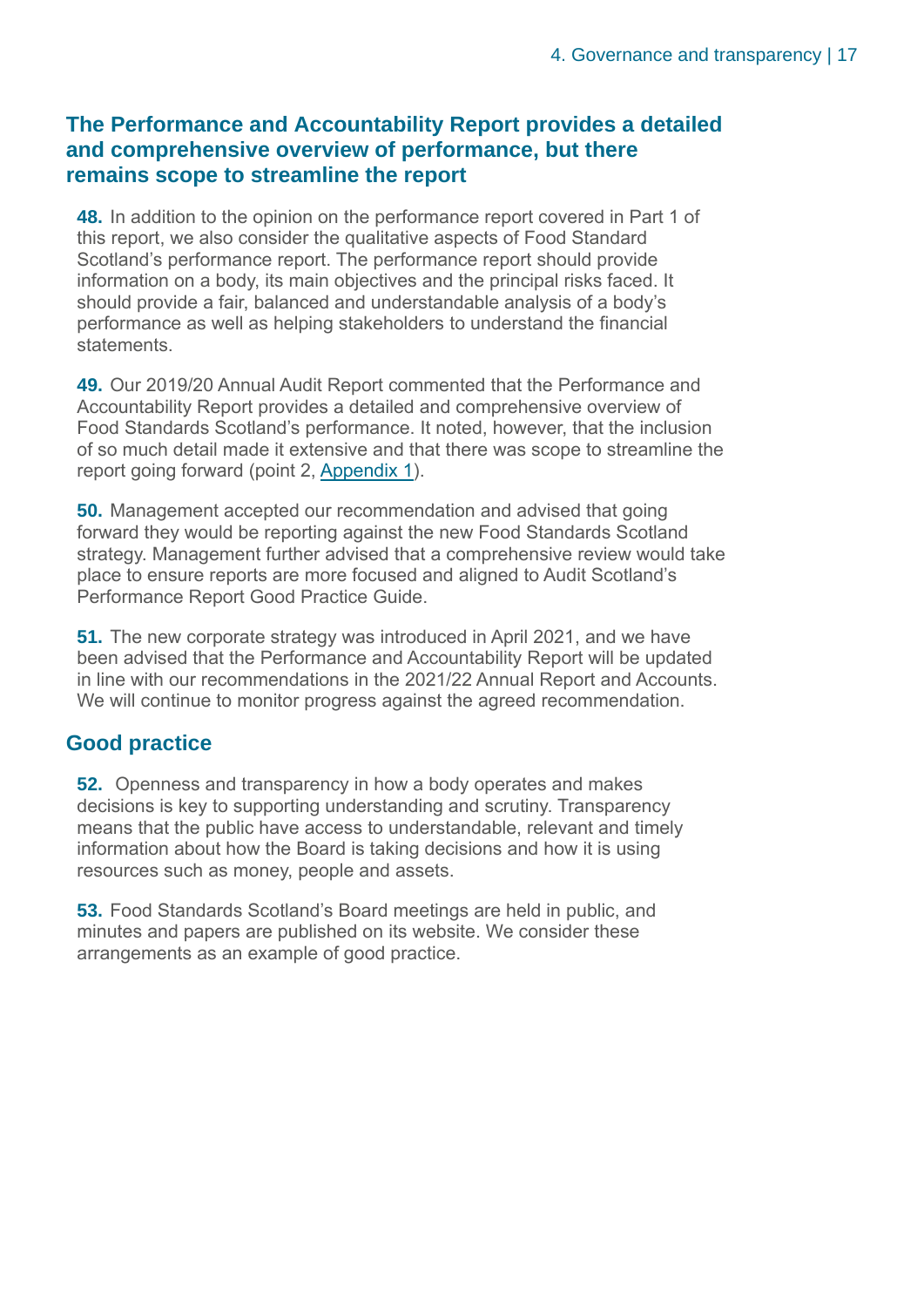## <span id="page-17-0"></span>**5. Value for money**

Using resources effectively and continually improving services.

#### **Main judgements**

Food Standards Scotland has continued to progress the development of a strategic Best Value framework.

Food Standards Scotland's plan to align performance indicators to the new corporate strategy and three-year corporate plan remains in development.

#### **Food Standards Scotland's strategic Best Value framework remains in development**

**54.** [Ministerial guidance to Accountable Officers](https://www.gov.scot/publications/best-value-public-services-guidance-accountable-officers/) for public bodies and the [Scottish Public Finance Manual](https://www.gov.scot/publications/scottish-public-finance-manual/best-value/best-value/) (SPFM) sets out the accountable officer's duty to ensure that arrangements are in place to secure best value. The guidance sets out the key characteristics of best value and states that compliance with the duty of best value requires public bodies to take a systematic approach to self-evaluation and continuous improvement.

**55.** Food Standards Scotland aims to deliver best value in accordance with the principles outlined within the SPFM guidance and specifically the guidance for accountable officers. Managers are encouraged to identify where improved ways of working can be achieved through the scheme of financial delegation, business planning processes, performance management and objective setting for staff and partnership working.

**56.** Food Standards Scotland also focuses attention on partnership working with stakeholders and other Government departments to deliver shared objectives. It continues to make use of the Scottish Government's corporate shared services where possible and takes advantage of Government procurement frameworks in order to achieve best value.

**57.** A recommendation in prior year Annual Audit Reports was for Food Standards Scotland to review the ministerial guidance on Best Value and develop arrangements to demonstrate best value attributes and practices in the organisation.

**58.** As detailed in the Best Value section of Food Standard Scotland's governance statement, an advisory review of the draft Best Value framework was carried out by internal audit in the last quarter of 2020/21. The output from this review has been considered and further work is planned to develop a strategic Best Value framework.

**59.** We will continue to monitor Food Standards Scotland's progress against our recommendation going forward, and will consider the final framework document once available.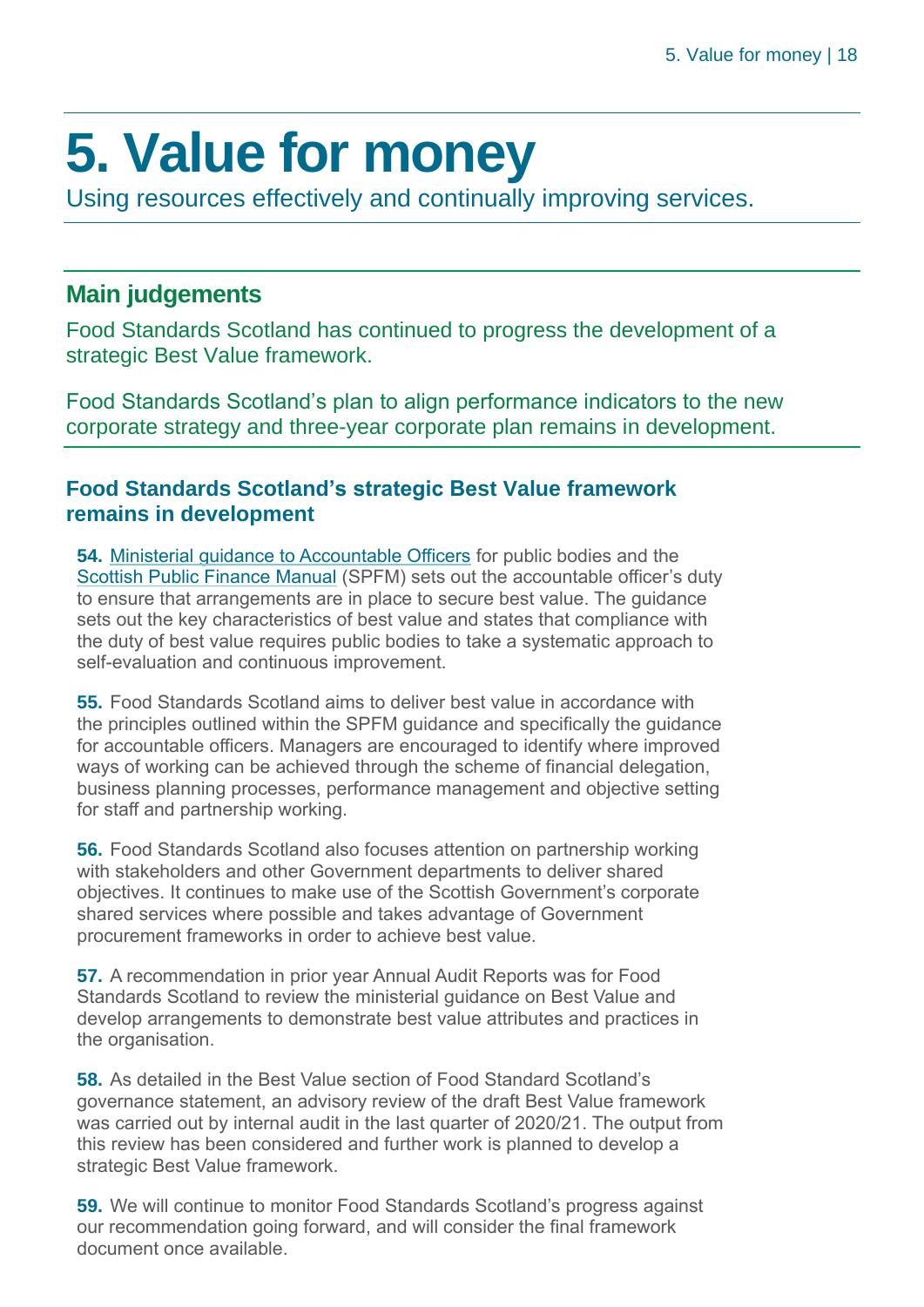#### **Food Standards Scotland's plan to align performance indicators to the new corporate strategy and plan remains in progress**

**60.** Our 2019/20 Annual Audit Report recommended that Foods Standard Scotland should consider including targets for the key performance indicators identified to allow for more effective scrutiny and challenge (point 5[, Appendix](https://euc-word-edit.officeapps.live.com/we/wordeditorframe.aspx?ui=en%2DGB&rs=en%2DUS&wopisrc=https%3A%2F%2Fauditscotland.sharepoint.com%2Fsites%2FFoodStandardsScotland%2F_vti_bin%2Fwopi.ashx%2Ffiles%2F0b9ab841cb014ee2bf52e663e33269b0&wdenableroaming=1&wdfr=1&mscc=1&hid=DBEFEA9F-209E-C000-6EE5-69DFD2221DB6&wdorigin=ItemsView&wdhostclicktime=1630423539888&jsapi=1&jsapiver=v1&newsession=1&corrid=88447898-7e4b-ced1-b3a7-4ac101fe2c25&usid=88447898-7e4b-ced1-b3a7-4ac101fe2c25&sftc=1&mtf=1&sfp=1&instantedit=1&wopicomplete=1&wdredirectionreason=Unified_SingleFlush&preseededsessionkey=53d1500d-87b9-f15c-6146-7afee86a0e09&preseededwacsessionid=88447898-7e4b-ced1-b3a7-4ac101fe2c25&rct=Medium&ctp=LeastProtected#Appendix_1)  [1\)](https://euc-word-edit.officeapps.live.com/we/wordeditorframe.aspx?ui=en%2DGB&rs=en%2DUS&wopisrc=https%3A%2F%2Fauditscotland.sharepoint.com%2Fsites%2FFoodStandardsScotland%2F_vti_bin%2Fwopi.ashx%2Ffiles%2F0b9ab841cb014ee2bf52e663e33269b0&wdenableroaming=1&wdfr=1&mscc=1&hid=DBEFEA9F-209E-C000-6EE5-69DFD2221DB6&wdorigin=ItemsView&wdhostclicktime=1630423539888&jsapi=1&jsapiver=v1&newsession=1&corrid=88447898-7e4b-ced1-b3a7-4ac101fe2c25&usid=88447898-7e4b-ced1-b3a7-4ac101fe2c25&sftc=1&mtf=1&sfp=1&instantedit=1&wopicomplete=1&wdredirectionreason=Unified_SingleFlush&preseededsessionkey=53d1500d-87b9-f15c-6146-7afee86a0e09&preseededwacsessionid=88447898-7e4b-ced1-b3a7-4ac101fe2c25&rct=Medium&ctp=LeastProtected#Appendix_1). This recommendation was accepted with management planning to align indicators to the new Food Standards Scotland Strategy and the three-year Corporate Plan.

**61.** Development of the new strategy led to a focus on, and identification of, Key Performance Indicators (KPI) and performance thresholds that will be measured at executive and Board level. From the beginning of quarter 4 of 2021/22 reporting year, Food Standards Scotland plans to implement a performance reporting dashboard on a quarterly basis. Management also plan to undertake a baseline assessment of KPIs during the 2022/23 financial year before agreeing and setting performance targets.

**62.** We will continue to monitor Food Standards Scotland's progress against our recommendation going forward.

#### **National performance audit reports**

**63.** Audit Scotland carries out a national performance audit programme on behalf of the Accounts Commission and the Auditor General for Scotland. In 2020/21 a number of reports were published which may be of direct interest to the body. These are outlined in [Appendix 4.](#page-28-0)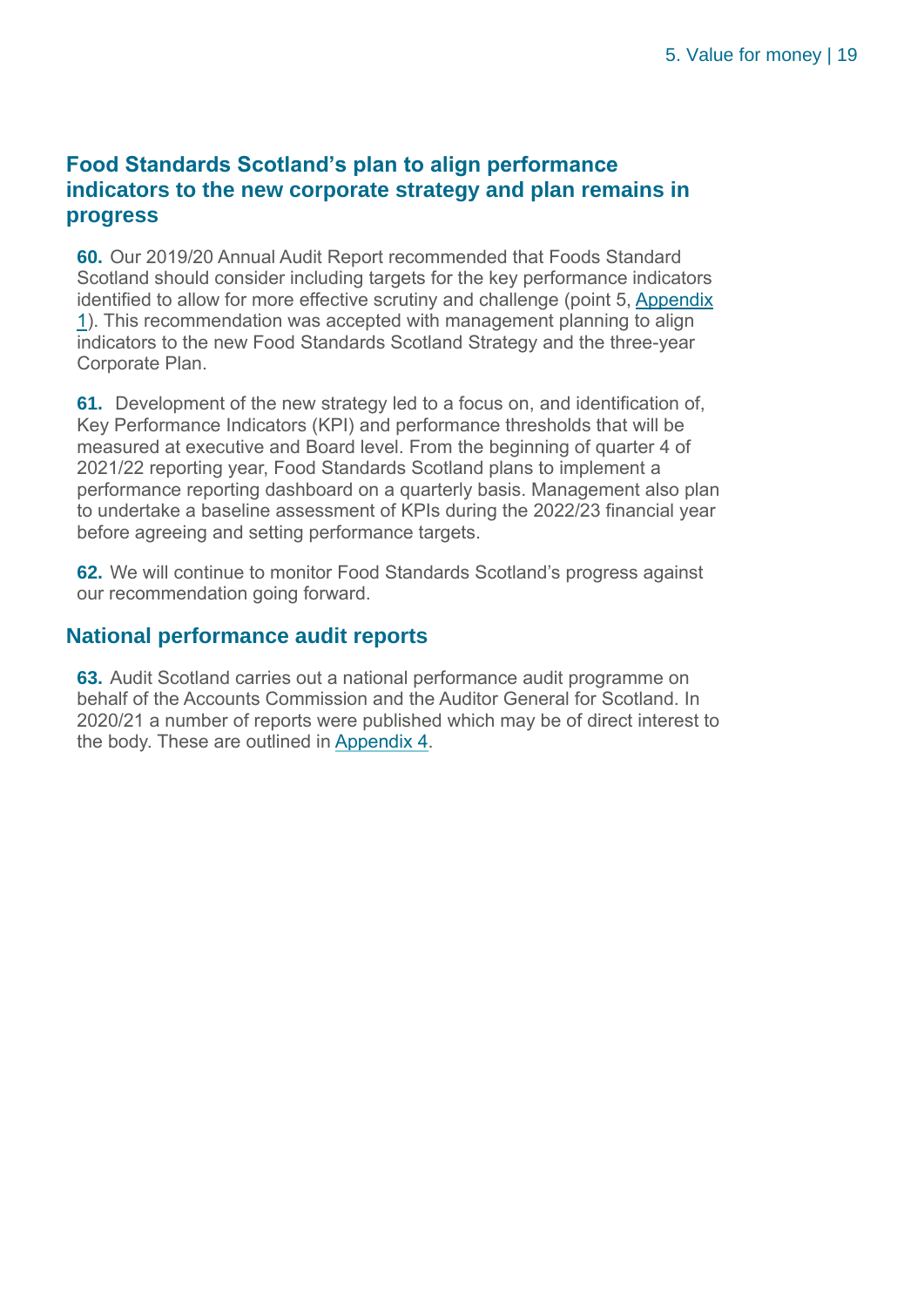### <span id="page-19-0"></span>**Appendix 1. Action plan 2020/21**

#### **2020/21 recommendations**

| <b>Issue/risk</b>                                                                                                                                                                       | <b>Recommendation</b>                                                                               | <b>Agreed management action/</b><br>timing                                                                        |
|-----------------------------------------------------------------------------------------------------------------------------------------------------------------------------------------|-----------------------------------------------------------------------------------------------------|-------------------------------------------------------------------------------------------------------------------|
| 1. Clearance of holding<br>accounts<br>The account code for<br>expenditure items expected                                                                                               | Review of holding account<br>codes should be incorporated<br>in key control processes<br>Exhibit 2. | Review of the account codes<br>will be brought forward to the<br>monthly balance sheet<br>reconciliation process. |
| to be capitalised should be<br>reviewed and cleared on a                                                                                                                                |                                                                                                     | <b>Responsible officer Philip</b><br><b>McKibben</b>                                                              |
| regular basis. In the course of<br>this year's audit an immaterial<br>net credit balance was<br>highlighted in this account<br>which required a small<br>number of correcting journals. |                                                                                                     | <b>Agreed date Implemented</b>                                                                                    |
| There is a risk going<br>forward that financial<br>statements will be<br>misstated if the account<br>code is not regularly                                                              |                                                                                                     |                                                                                                                   |

#### **Follow-up of prior year recommendations**

**reviewed and cleared.**

| <b>Issue/risk</b>                    | <b>Recommendation/ update</b>         | Agreed management action/<br>timing |
|--------------------------------------|---------------------------------------|-------------------------------------|
| 2. Performance and                   | <b>Food Standards Scotland</b>        | <b>Status: In progress</b>          |
| <b>Accountability Report</b>         | should consider streamlining          | <b>Revised action</b>               |
| The Performance and                  | its Performance and                   | Work is underway to review          |
| <b>Accountability Reports should</b> | <b>Accountability Report to focus</b> | the structure of the Reports to     |
| provide information on a             | on the most significant and           | align with the new strategy         |
| body, its main objectives and        | relevant areas in line with the       | and address the original            |
| the principal risks faced. It        | <b>Audit Scotland's Performance</b>   | recommendation as well as           |
| should provide a fair,               | Report Good Practice Guide.           | the additional comments             |
| balanced and understandable          | <b>Update</b>                         | regarding emerging risks.           |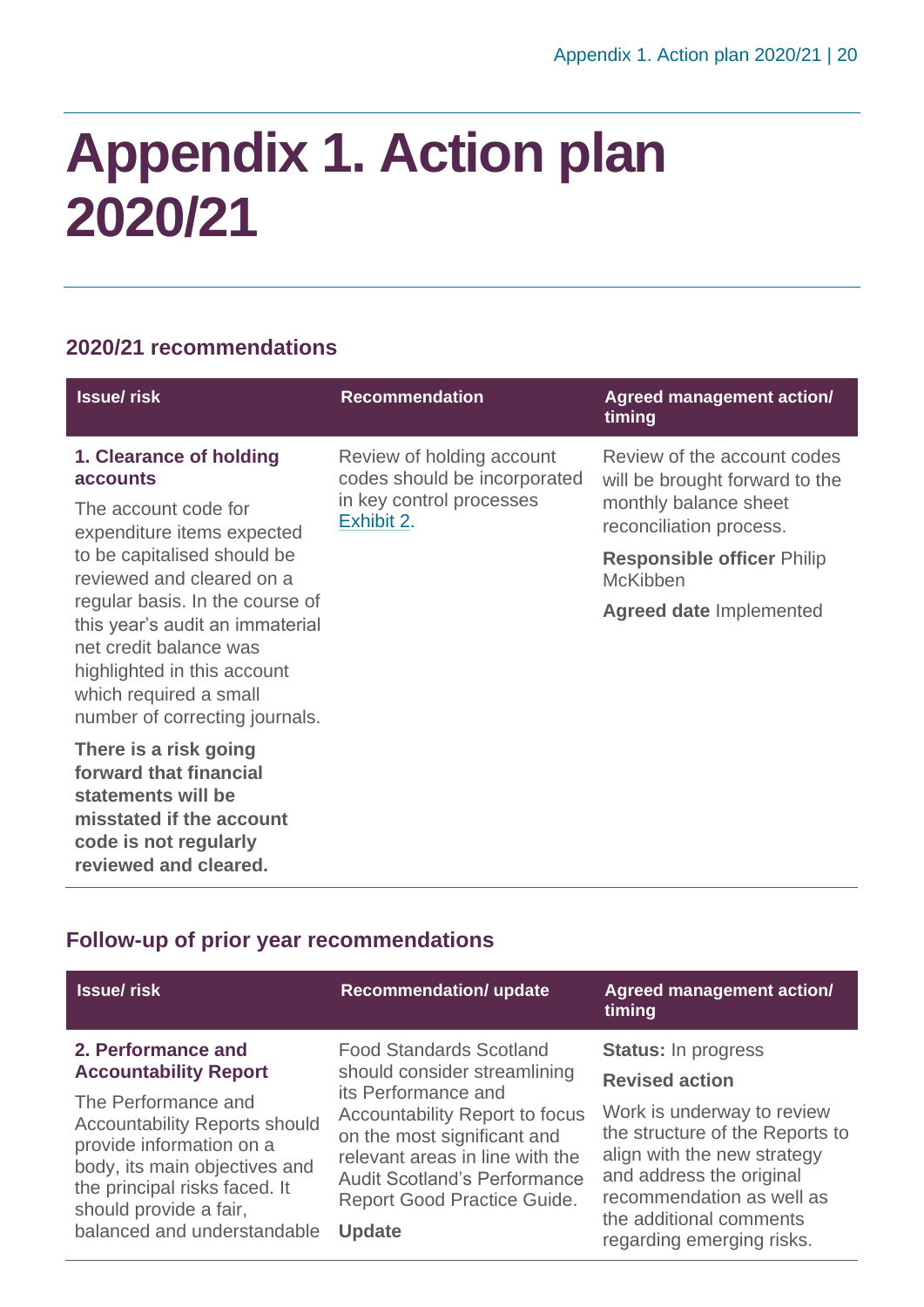| <b>Issue/risk</b>                                                                                                                                                                                                                                                                                                                                                                                                                                                                                                                                                                                                                                                                                                                                        | <b>Recommendation/ update</b>                                                                                                                                                                                                                                                                                                                                                                                                                                                                                                                                                                                                                                                                                      | <b>Agreed management action/</b><br>timing                                                                                                                                               |
|----------------------------------------------------------------------------------------------------------------------------------------------------------------------------------------------------------------------------------------------------------------------------------------------------------------------------------------------------------------------------------------------------------------------------------------------------------------------------------------------------------------------------------------------------------------------------------------------------------------------------------------------------------------------------------------------------------------------------------------------------------|--------------------------------------------------------------------------------------------------------------------------------------------------------------------------------------------------------------------------------------------------------------------------------------------------------------------------------------------------------------------------------------------------------------------------------------------------------------------------------------------------------------------------------------------------------------------------------------------------------------------------------------------------------------------------------------------------------------------|------------------------------------------------------------------------------------------------------------------------------------------------------------------------------------------|
| analysis of a body's<br>performance as well as<br>helping stakeholders<br>understand the financial<br>statements.<br>The 2019-20 Performance<br>and Accountability Report<br>provides a detailed and<br>comprehensive overview of<br>performance in the year. The<br>inclusion of so much detail,<br>however, does make it an<br>extensive report and there is<br>scope to streamline this going<br>forward, focussing on the<br>most significant and relevant<br>areas in line with the Audit<br><b>Scotland's Performance</b><br><b>Report Good Practice Guide.</b><br>There is a risk that an<br><b>overly long Performance</b><br><b>Report loses focus and</b><br>does not direct the<br>attention of the reader to<br>the most significant issues. | Food Standards plan to align<br>its Performance and<br>Accountability Report with the<br>new corporate strategy that<br>was introduced in April 2021.<br>Our recommendation will<br>therefore be addressed in the<br>2021/22 Annual Report and<br>Accounts.<br>We would note that while the<br>current year Performance<br>and Accountability Report<br>provides a summary of the<br>key risks faced and how they<br>were mitigated, it does not<br>provide commentary on<br>emerging risks as required by<br>the FReM.<br>Furthermore, the<br>performance appraisal does<br>not provide the reader with<br>detail on whether<br>performance has met<br>expectation, including an<br>explanation if performance is | <b>Responsible officer Diane</b><br>Strachan / Elaine McLaughlin<br>Revised date 31 March 2022                                                                                           |
|                                                                                                                                                                                                                                                                                                                                                                                                                                                                                                                                                                                                                                                                                                                                                          | below expectation.<br>We will continue to monitor<br>progress against the agreed<br>recommendation.                                                                                                                                                                                                                                                                                                                                                                                                                                                                                                                                                                                                                |                                                                                                                                                                                          |
|                                                                                                                                                                                                                                                                                                                                                                                                                                                                                                                                                                                                                                                                                                                                                          |                                                                                                                                                                                                                                                                                                                                                                                                                                                                                                                                                                                                                                                                                                                    |                                                                                                                                                                                          |
| 3. Prevention and Detection<br>of Fraud Policies                                                                                                                                                                                                                                                                                                                                                                                                                                                                                                                                                                                                                                                                                                         | Policies relating to the<br>prevention and detection of                                                                                                                                                                                                                                                                                                                                                                                                                                                                                                                                                                                                                                                            | <b>Status: In progress</b>                                                                                                                                                               |
| Appropriate Counter-Fraud,<br>Whistleblowing and Gifts and<br>Hospitality policies are in<br>place, however the fraud<br>Policy and whistleblowing<br>Policy have not been updated<br>since April 2015. This is                                                                                                                                                                                                                                                                                                                                                                                                                                                                                                                                          | fraud and corruption should<br>be reviewed and updated on<br>a regular basis.<br><b>Update</b><br><b>Food Standards Scotland</b><br>reviewed its policies in 2020-                                                                                                                                                                                                                                                                                                                                                                                                                                                                                                                                                 | <b>Revised action</b><br>Work is being finalised on the<br>development of a new<br>Counter Fraud plan for the<br>organisation.<br><b>Responsible officer Philip</b><br>McKibben / Elaine |
| despite the fraud policy<br>stating that it would be<br>reviewed on an annual basis,<br>and the whistle-blowing policy<br>stating it was due for review<br>in June 2017.                                                                                                                                                                                                                                                                                                                                                                                                                                                                                                                                                                                 | 21, however they have not<br>been finalised due to the<br>intention to align them with<br>the recently reviewed<br><b>Scottish Government fraud</b><br>policies.                                                                                                                                                                                                                                                                                                                                                                                                                                                                                                                                                   | McLaughlin<br><b>Revised date 31 December</b><br>2021                                                                                                                                    |

**There is a risk that internal policies do not adequately cover the evolving fraud** 

It is imperative that policies relating to the prevention and detection of fraud and corruption are reviewed and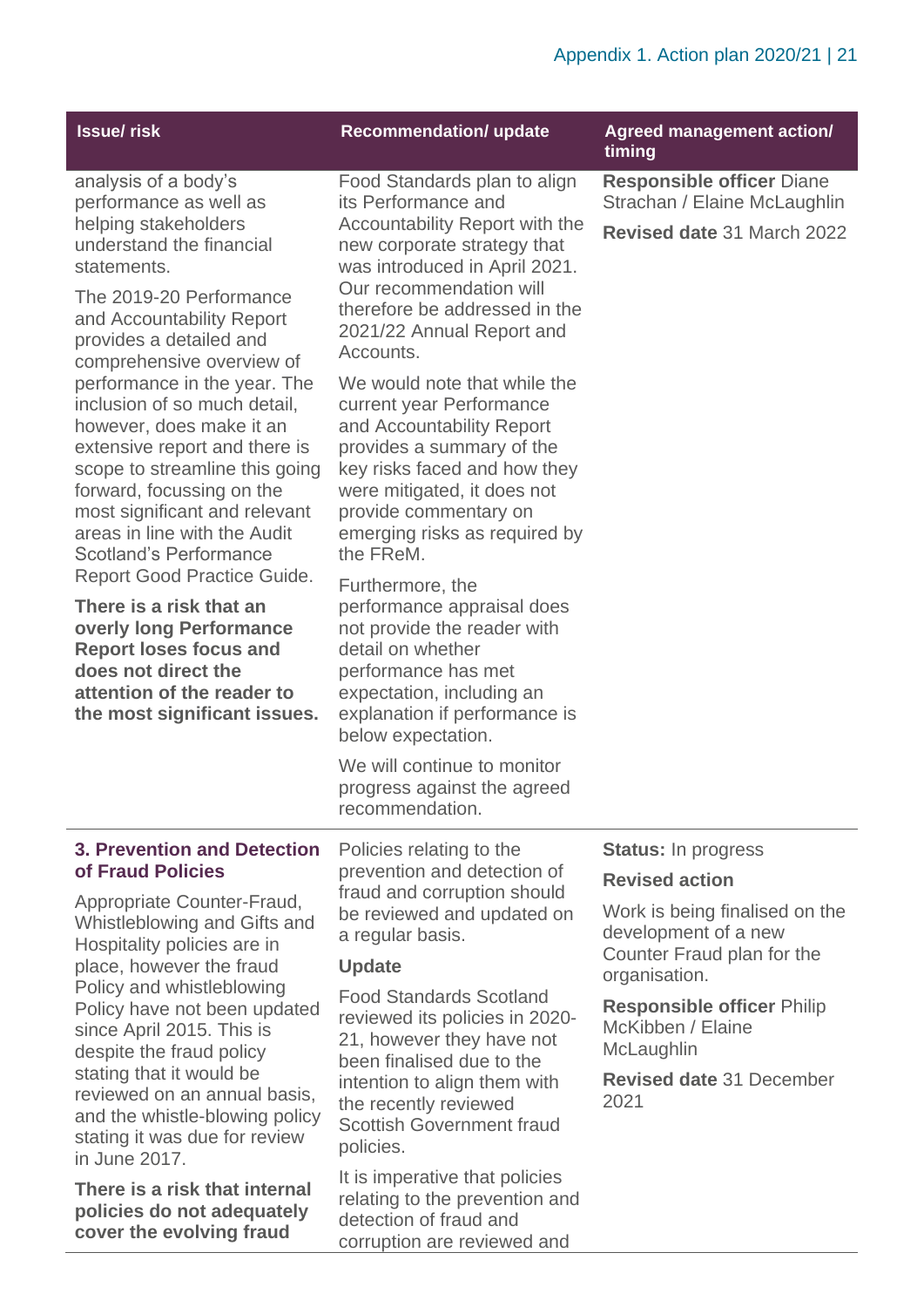| <b>Issue/risk</b>                                                                                                                                                                                                                                                                                                                                                                                                                                                                                                                                                                                                                                                                                                                                                        | <b>Recommendation/ update</b>                                                                                                                                                                                                                                                                                                                                                                                                                                                                                                                                                                                                                                                                                                                                                                                          | <b>Agreed management action/</b><br>timing                                                                                                                                                                                                                                                                                                                                                                                              |
|--------------------------------------------------------------------------------------------------------------------------------------------------------------------------------------------------------------------------------------------------------------------------------------------------------------------------------------------------------------------------------------------------------------------------------------------------------------------------------------------------------------------------------------------------------------------------------------------------------------------------------------------------------------------------------------------------------------------------------------------------------------------------|------------------------------------------------------------------------------------------------------------------------------------------------------------------------------------------------------------------------------------------------------------------------------------------------------------------------------------------------------------------------------------------------------------------------------------------------------------------------------------------------------------------------------------------------------------------------------------------------------------------------------------------------------------------------------------------------------------------------------------------------------------------------------------------------------------------------|-----------------------------------------------------------------------------------------------------------------------------------------------------------------------------------------------------------------------------------------------------------------------------------------------------------------------------------------------------------------------------------------------------------------------------------------|
| and corruption landscape if<br>they are not regularly<br>reviewed and updated.                                                                                                                                                                                                                                                                                                                                                                                                                                                                                                                                                                                                                                                                                           | updated independently on a<br>regular basis to ensure they<br>are fit for purpose.                                                                                                                                                                                                                                                                                                                                                                                                                                                                                                                                                                                                                                                                                                                                     |                                                                                                                                                                                                                                                                                                                                                                                                                                         |
| 4. Medium and Longer-<br><b>Term Planning</b><br><b>Food Standards Scotland has</b><br>not updated its 2018/19-<br>2020/21 Financial<br>Management Plan (FMP) or<br>developed a longer-term<br>financial plan for 2020-2024<br>as planned. The updated<br>FMP was to be presented to<br>the Senior Management<br>Team for approval in January<br>2020. Due to delays in other<br>publications, such as the<br><b>Workforce Plan and</b><br>Corporate Plan and the<br>impacts of TUPE and Brexit,<br>neither the updated FMP nor<br>longer-term financial plan<br>was delivered.<br>There is a risk that, in the<br>absence of longer-term<br>financial plans, Food<br><b>Standards Scotland may</b><br>not be able to direct and<br>control its finances<br>efficiently. | <b>Food Standards Scotland</b><br>should update its FMP and<br>produce a longer-term<br>financial plan as soon as<br>possible. The workforce plan<br>and corporate plan should<br>also be developed and<br>updated taking into account<br><b>TUPE and Brexit implications.</b><br><b>Update</b><br>Management initially agreed<br>a revised date for both the<br>FMP and longer-term<br>financial plan of March<br>2021. This date was missed<br>due to internal restructuring<br>and delays in the recruitment<br>and onboarding of staff.<br>The FMP and longer-term<br>financial plan also need to be<br>aligned to other key corporate<br>documents. This includes the<br>workforce plan which has<br>been drafted and is currently<br>subject to advisory work by<br>internal auditors before being<br>finalised. | <b>Status:</b> In progress<br><b>Revised action</b><br>Due to Covid-19 there were<br>delays in implementing the<br>new structure which did not<br>take place until April 2021.<br>Work is in progress to<br>develop the FMP and align it<br>with the new strategy.<br><b>Responsible officer Elaine</b><br>McLaughlin<br><b>Revised date 30 November</b><br>2021                                                                        |
| <b>5. Performance Targets</b><br>Performance reports provided<br>to the Board do not include<br>targets for the key<br>performance indicators<br>identified. Considering and<br>setting targets would allow for<br>more effective scrutiny and<br>challenge of performance in<br>the year. We are aware that<br><b>Food Standards Scotland is</b><br>currently reviewing how<br>performance is measured<br>and reported.<br>There is a risk that                                                                                                                                                                                                                                                                                                                         | <b>Food Standards Scotland</b><br>should consider including<br>targets for the key<br>performance indicators<br>identified to allow for more<br>effective scrutiny and<br>challenge.<br><b>Update</b><br>Development of the new<br>strategy led to a focus on,<br>and development of, Key<br>Performance Indicators<br>(KPIs) and performance<br>thresholds. These will be                                                                                                                                                                                                                                                                                                                                                                                                                                             | <b>Status:</b> In progress<br><b>Revised action</b><br><b>Food Standards Scotland has</b><br>implemented a performance<br>reporting dashboard and is in<br>the process of finalising KPI<br>measures for the new<br>strategy. A baseline<br>assessment of the KPIs will<br>be undertaken during the first<br>half of the financial year<br>2022/23 before performance<br>targets are agreed and set.<br><b>Responsible officer Ruth</b> |
| performance is not                                                                                                                                                                                                                                                                                                                                                                                                                                                                                                                                                                                                                                                                                                                                                       | measured at executive and                                                                                                                                                                                                                                                                                                                                                                                                                                                                                                                                                                                                                                                                                                                                                                                              | Dewar / Garry McEwan                                                                                                                                                                                                                                                                                                                                                                                                                    |

**adequately measured or**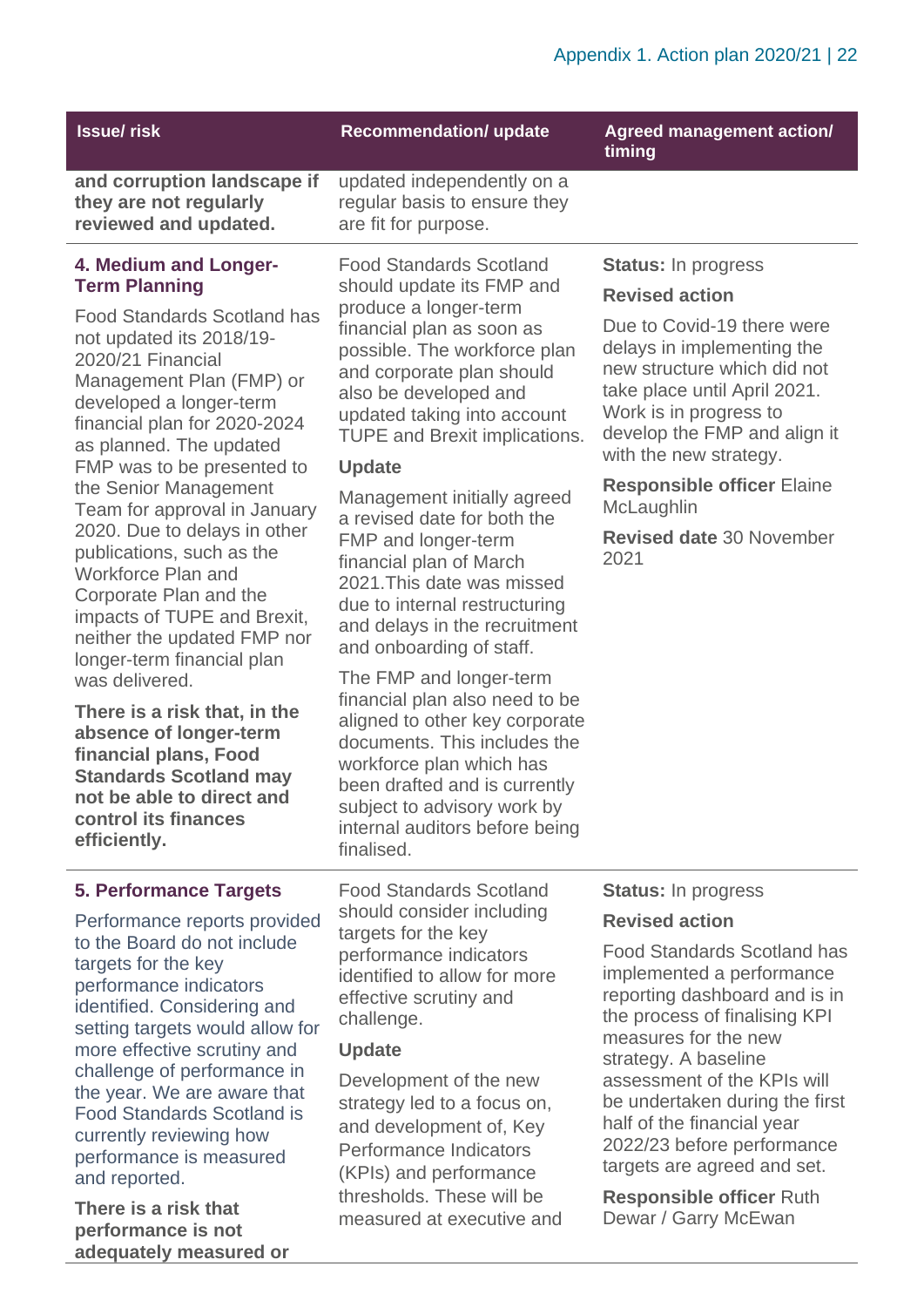| <b>Issue/risk</b>                                                                                                                                                                                                                                                                                                                         | <b>Recommendation/ update</b>                                                                                                                                                                                                                                             | <b>Agreed management action/</b><br>timing                                                                                                                                                                                                    |
|-------------------------------------------------------------------------------------------------------------------------------------------------------------------------------------------------------------------------------------------------------------------------------------------------------------------------------------------|---------------------------------------------------------------------------------------------------------------------------------------------------------------------------------------------------------------------------------------------------------------------------|-----------------------------------------------------------------------------------------------------------------------------------------------------------------------------------------------------------------------------------------------|
| monitored when there is no<br>set target to assess<br>performance against.                                                                                                                                                                                                                                                                | board level from the 2021/22<br>reporting year.                                                                                                                                                                                                                           | <b>Revised date 30 October</b><br>2022                                                                                                                                                                                                        |
| <b>6. Equalities Monitoring</b>                                                                                                                                                                                                                                                                                                           | The Board should ensure that                                                                                                                                                                                                                                              | <b>Status: In progress</b>                                                                                                                                                                                                                    |
| No training on equalities                                                                                                                                                                                                                                                                                                                 | adequate and up to date<br>training regarding equalities                                                                                                                                                                                                                  | <b>Revised action</b>                                                                                                                                                                                                                         |
| issues has been delivered to<br>the Board since 2015.                                                                                                                                                                                                                                                                                     | issues is provided.                                                                                                                                                                                                                                                       | This has been progressed.<br>Training was looked at from                                                                                                                                                                                      |
| In addition, Food Standards<br>Scotland does not currently<br>have any key performance<br>indicators to measure                                                                                                                                                                                                                           | It should also consider<br>developing key performance<br>indicators relating to<br>equalities issues.<br><b>Update</b><br>The agreed action was not<br>progressed due to other work<br>priorities.                                                                        | the view of stakeholders with<br>deprived circumstances and<br>we considered how to<br>mitigate challenges in this                                                                                                                            |
| equalities issues.<br>There is a risk that<br>equalities issues are not<br>being effectively<br>monitored.                                                                                                                                                                                                                                |                                                                                                                                                                                                                                                                           | area. A Fairer Scotland Duty<br><b>Impact Assessment</b><br>presentation was also<br>delivered to the Board in<br><b>August 2021.</b>                                                                                                         |
|                                                                                                                                                                                                                                                                                                                                           |                                                                                                                                                                                                                                                                           | KPIs to measure equalities<br>will be included in the<br>reporting dashboard.                                                                                                                                                                 |
|                                                                                                                                                                                                                                                                                                                                           |                                                                                                                                                                                                                                                                           | <b>Responsible officer Diane</b><br>Strachan / Garry McEwan                                                                                                                                                                                   |
|                                                                                                                                                                                                                                                                                                                                           |                                                                                                                                                                                                                                                                           | Revised date 31 March 2022                                                                                                                                                                                                                    |
| 7. Best Value                                                                                                                                                                                                                                                                                                                             | <b>Food Standards Scotland</b>                                                                                                                                                                                                                                            | <b>Status: In progress</b>                                                                                                                                                                                                                    |
| There is no Best Value                                                                                                                                                                                                                                                                                                                    | should review the ministerial<br>guidance on Best Value and                                                                                                                                                                                                               | <b>Revised action</b>                                                                                                                                                                                                                         |
| framework document that<br>sets out how Best Value<br>attributes are embedded in<br>everyday work.<br>There is a risk that Food<br>within the way it works<br><b>Standards Scotland are</b><br>unable to evidence<br>and self-assessment<br>compliance with Ministerial<br>processes.<br><b>Guidance on Best Value.</b><br>2019/20 update | develop arrangements that<br>will enable it to demonstrate<br>how Best Value attributes<br>and practices are embedded<br>through its usual assurance                                                                                                                      | Discussion has taken place<br>with Audit Scotland on this<br>recommendation regarding<br>how the Accountable Officer<br>can demonstrate that Best<br>Value is being delivered in<br>Food Standards Scotland.<br>Further review is required on |
|                                                                                                                                                                                                                                                                                                                                           |                                                                                                                                                                                                                                                                           | this action.                                                                                                                                                                                                                                  |
|                                                                                                                                                                                                                                                                                                                                           | An initial outline document<br>was drafted collating the five<br>main themes and two cross<br>cutting themes for review.<br>Further work was started to<br>populate the requirements,<br>measures, responsibility, etc.<br>This was put on hold,<br>however, due to other | <b>Responsible officer Natalie</b><br>Greenland / Garry McEwan<br>Revised date 31 March 2022                                                                                                                                                  |

priorities and in response to

Covid-19.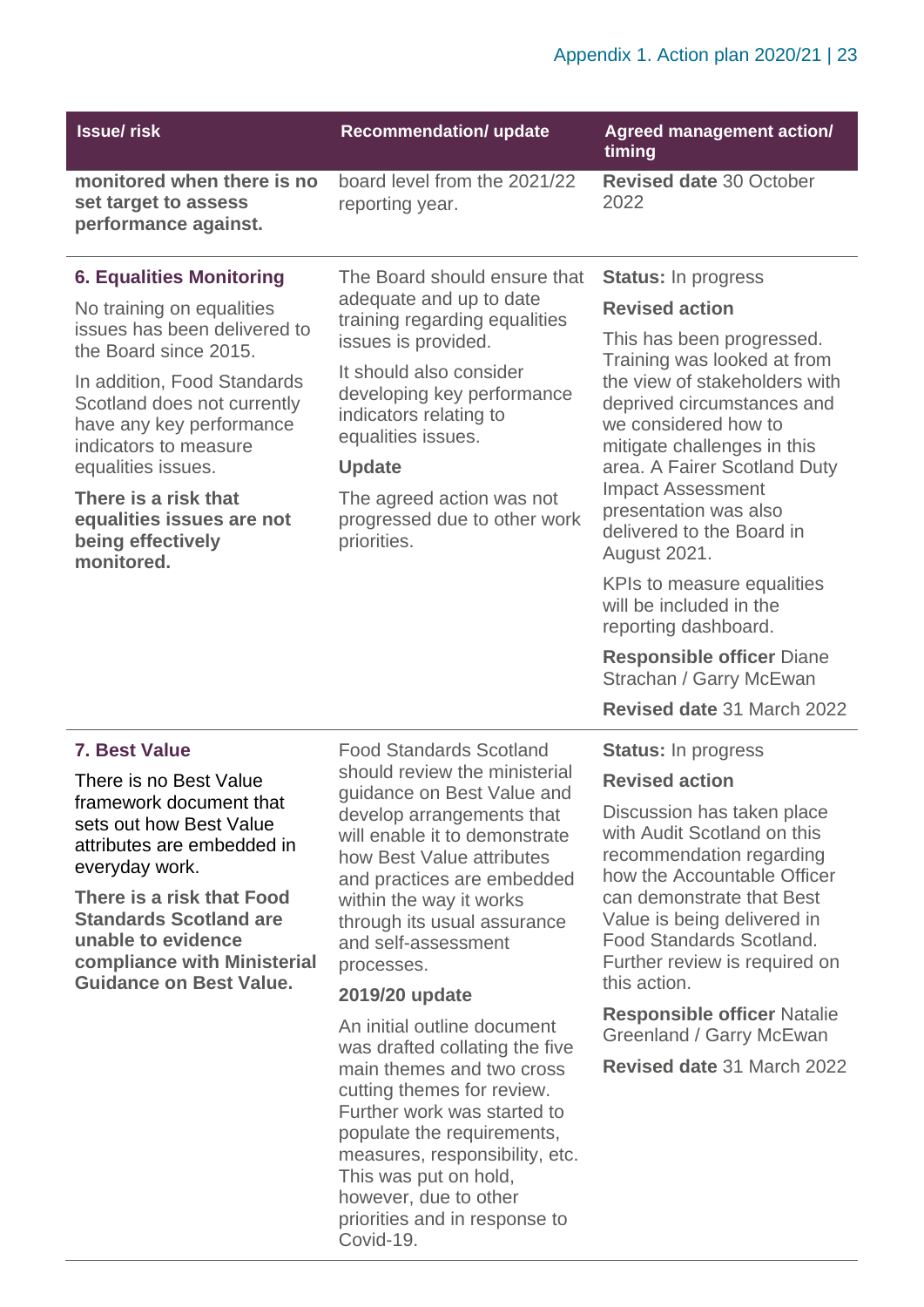| <b>Issue/risk</b>                                                                                                                                                                                                                                                                        | <b>Recommendation/ update</b>                                                                                                                                                                                                                                                                      | <b>Agreed management action/</b><br>timing                                                                                                                                                                |
|------------------------------------------------------------------------------------------------------------------------------------------------------------------------------------------------------------------------------------------------------------------------------------------|----------------------------------------------------------------------------------------------------------------------------------------------------------------------------------------------------------------------------------------------------------------------------------------------------|-----------------------------------------------------------------------------------------------------------------------------------------------------------------------------------------------------------|
|                                                                                                                                                                                                                                                                                          | 2020/21 update                                                                                                                                                                                                                                                                                     |                                                                                                                                                                                                           |
|                                                                                                                                                                                                                                                                                          | The Best Value framework<br>has not yet been<br>implemented although good<br>progress was made during<br>2020/21.                                                                                                                                                                                  |                                                                                                                                                                                                           |
|                                                                                                                                                                                                                                                                                          | The first draft of the<br>document was reviewed by<br>the Internal Audit<br>Department, with a<br>recommendation to focus on<br>strategic level Best Value<br>activity.                                                                                                                            |                                                                                                                                                                                                           |
| <b>8. Shared Services</b>                                                                                                                                                                                                                                                                | <b>Food Standards Scotland</b>                                                                                                                                                                                                                                                                     | <b>Status:</b> In progress                                                                                                                                                                                |
| <b>Food Standards Scotland</b>                                                                                                                                                                                                                                                           | should review current                                                                                                                                                                                                                                                                              | <b>Revised action</b>                                                                                                                                                                                     |
| continue to experience<br>problems with the quality of<br>service provided by the<br><b>Scottish Government for</b><br>Human Resources and<br>payroll processing.<br>There is a risk that Food<br><b>Standards Scotland are not</b><br>obtaining value for money<br>from shared services | arrangements and determine<br>whether better value for<br>money could be achieved<br>through a formal Service<br>Level Agreement (SLA) with<br>the Scottish Government,<br>which specifies service<br>standards, or through<br>alternative means of service<br>provision including<br>outsourcing. | The Scottish Government has<br>embarked upon a Shared<br><b>Services Transformation</b><br>Programme which FSS is<br>engaged in. This is unlikely to<br>fully concluded until March<br>2023. The Scottish |
|                                                                                                                                                                                                                                                                                          |                                                                                                                                                                                                                                                                                                    | Government has stated that<br>there will be no review of<br><b>SLAs until after these</b>                                                                                                                 |
| provided by the Scottish                                                                                                                                                                                                                                                                 | <b>Update</b>                                                                                                                                                                                                                                                                                      | services are implemented.                                                                                                                                                                                 |
| Government.                                                                                                                                                                                                                                                                              | Limited progress was made<br>during 2020/21 to resolve the<br>issues, and there remains a<br>risk that organisational<br>performance and delivery of<br>services is impacted by<br>difficulties in recruiting staff to<br>the new organisational                                                   | FSS has considered the<br>process for escalating issues<br>with SG HRSS and regular<br>engagement now takes place<br>with senior staff in both<br>organisations.                                          |
|                                                                                                                                                                                                                                                                                          |                                                                                                                                                                                                                                                                                                    | <b>Responsible officer Elaine</b><br>McLaughlin / Garry McEwan                                                                                                                                            |
|                                                                                                                                                                                                                                                                                          | structure.                                                                                                                                                                                                                                                                                         | Revised date 31 March 2023                                                                                                                                                                                |
|                                                                                                                                                                                                                                                                                          | <b>Food Standards Scotland</b><br>should continue to work with<br>the Scottish Government to<br>resolve outstanding matters,<br>and should review the<br>effectiveness of                                                                                                                          |                                                                                                                                                                                                           |

arrangements for escalating issues with the Scottish Government Human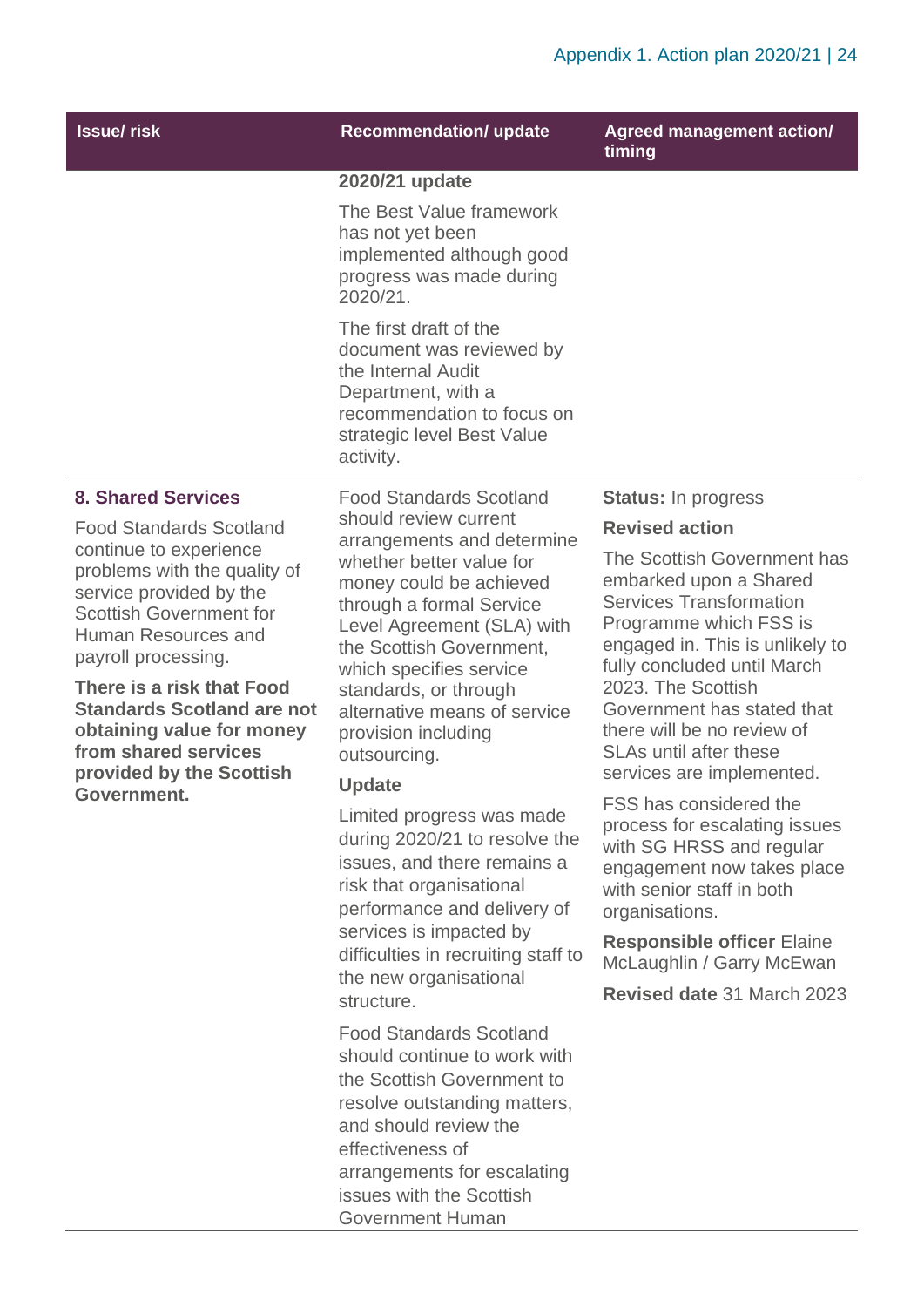| <b>Issue/ risk</b> | <b>Recommendation/ update</b>                       | Agreed management action/<br>timing |
|--------------------|-----------------------------------------------------|-------------------------------------|
|                    | <b>Resources Shared Services</b><br>(SG HRSS) team. |                                     |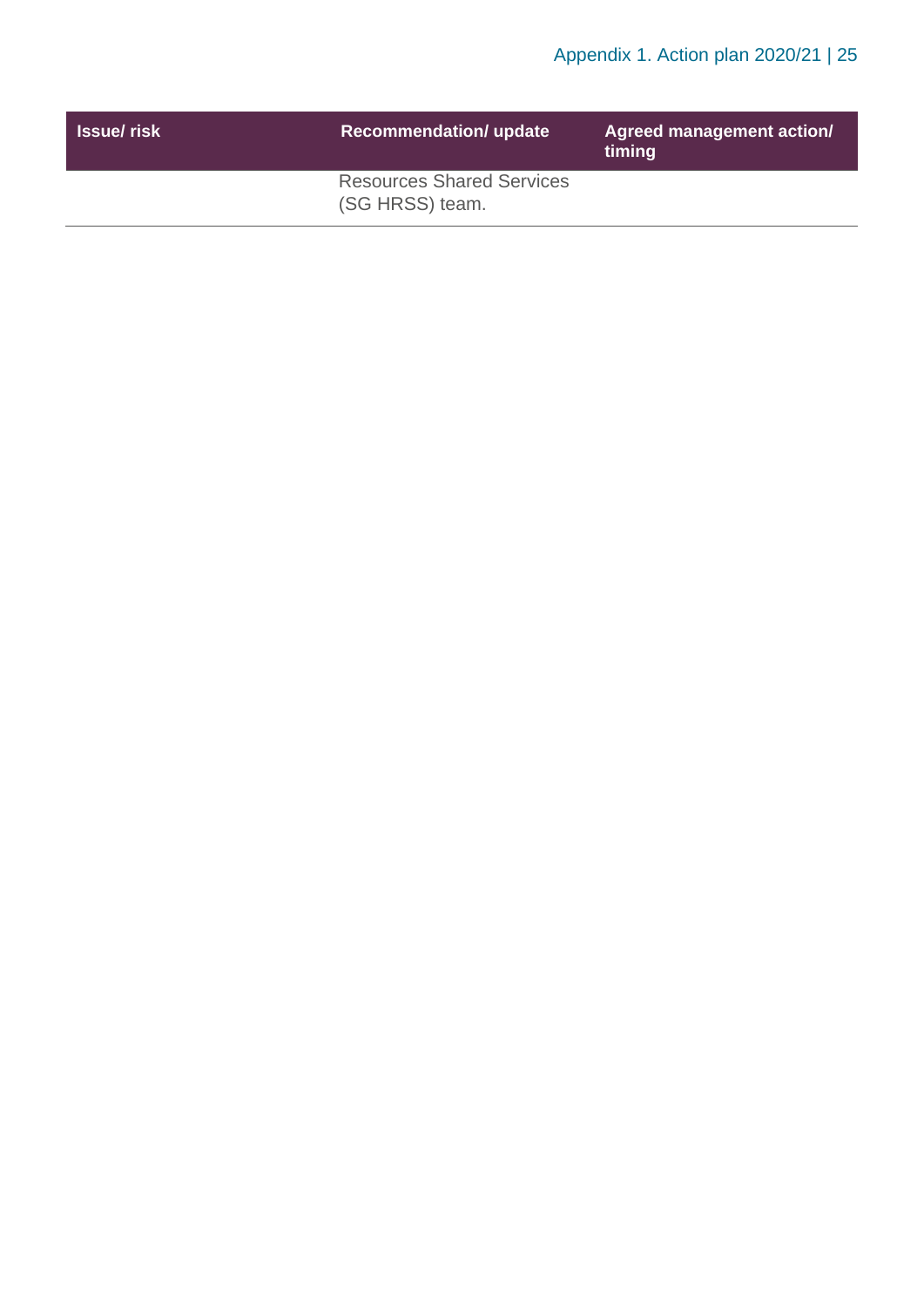### <span id="page-25-0"></span>**Appendix 2. Significant audit risks**

The table below sets out the audit risks we identified on the 2020/21 audit and how we addressed each risk in arriving at our conclusion. The risks are categorised between those where there is a risk of material misstatement in the financial statements and those relating to our wider responsibility under the [Code of Audit Practice 2016.](http://www.audit-scotland.gov.uk/report/code-of-audit-practice-2016)

#### <span id="page-25-1"></span>**Risks of material misstatement in the financial statements**

| <b>Audit risk</b>                                                                                                                                                                                                                                                                                                                                                                                                                    | <b>Assurance procedure</b>                                                                                                                                                                                                                                                                                                                                                                                                                                                              | <b>Results and conclusions</b>                                                                                                           |
|--------------------------------------------------------------------------------------------------------------------------------------------------------------------------------------------------------------------------------------------------------------------------------------------------------------------------------------------------------------------------------------------------------------------------------------|-----------------------------------------------------------------------------------------------------------------------------------------------------------------------------------------------------------------------------------------------------------------------------------------------------------------------------------------------------------------------------------------------------------------------------------------------------------------------------------------|------------------------------------------------------------------------------------------------------------------------------------------|
| 1. Risk of material misstatement<br>due to fraud caused by the<br>management override of controls<br><b>International Auditing Standards</b><br>require that audits are planned to<br>consider the risk of material<br>misstatement in the financial<br>statements caused by fraud, which is<br>presumed to be a significant risk in<br>any audit. This includes the risk of<br>fraud due to the management<br>override of controls. | Detailed testing of journal<br>entries.<br>Understanding key areas<br>of judgement and<br>accounting estimates<br>within the financial<br>statements and the basis<br>for these judgements and<br>the application of<br>accounting policies.<br>Review significant<br>provisions included in the<br>accounts.<br>Reviewing unusual and/or<br>significant transactions<br>that are outside the<br>normal course of business<br>to understand the<br>rationale for these<br>transactions. | We concluded from the<br>work performed and<br>evidence obtained that<br>there was no<br>management override of<br>controls.             |
| 2. Risk of material misstatement<br>caused by fraud in expenditure                                                                                                                                                                                                                                                                                                                                                                   | Walkthrough of key<br>expenditure controls in                                                                                                                                                                                                                                                                                                                                                                                                                                           | We did not identify any<br>significant issues during                                                                                     |
| As set out in Practice Note 10<br>(revised), issued by the Financial<br>Reporting Council, most public-<br>sector bodies are net expenditure<br>bodies and the risk of fraud is more<br>likely to occur in expenditure.                                                                                                                                                                                                              | place.<br>Analytical review of<br>expenditure streams.<br>Review budget monitoring<br>reports submitted to the<br>Board.                                                                                                                                                                                                                                                                                                                                                                | interim or substantive<br>testing in relation to<br>expenditure. We<br>concluded that<br>expenditure tested was<br>incurred in line with |
| Payroll expenditure is the largest<br>expenditure stream. It is tightly                                                                                                                                                                                                                                                                                                                                                              |                                                                                                                                                                                                                                                                                                                                                                                                                                                                                         | applicable standards and<br>regulations and has been                                                                                     |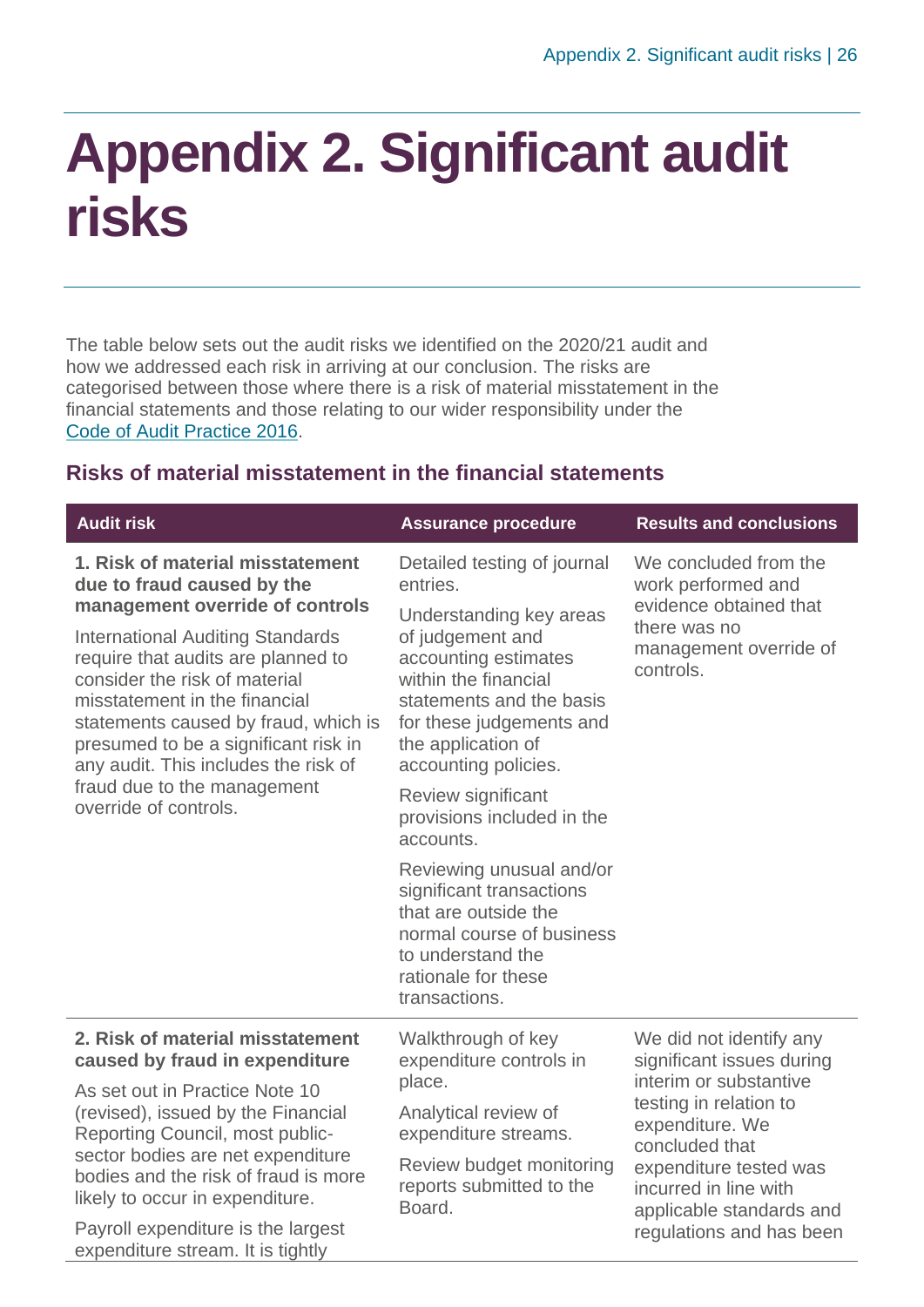| <b>Audit risk</b>                                                                                                                    | <b>Assurance procedure</b>                                                                                    | <b>Results and conclusions</b>                              |
|--------------------------------------------------------------------------------------------------------------------------------------|---------------------------------------------------------------------------------------------------------------|-------------------------------------------------------------|
| monitored and controlled which limits<br>the potential for manipulation.<br>Therefore, our focus will be on non-<br>pay expenditure. | Review expenditure cut-<br>off procedures and<br>substantive testing of pre<br>and post year end<br>balances. | appropriately recognised<br>in the financial<br>statements. |

#### **Risks identified from the auditor's wider responsibility under the Code of Audit Practice**

| <b>Audit risk</b>                                                                                                                                                                                 | <b>Assurance procedure</b>                                     | <b>Results and conclusions</b>                                                                                                                                                                                                          |  |
|---------------------------------------------------------------------------------------------------------------------------------------------------------------------------------------------------|----------------------------------------------------------------|-----------------------------------------------------------------------------------------------------------------------------------------------------------------------------------------------------------------------------------------|--|
| 3. Medium and longer-term<br>financial planning                                                                                                                                                   | Review progress in compiling<br>an updated FMP.                | The medium-term financial<br>plan and longer-term financial                                                                                                                                                                             |  |
| In our 2019/20 Annual Audit<br>Report (AAR) we reported<br>that the Financial<br>Management Plan (FMP)<br>required updating. Also, a                                                              | Monitor progress in producing<br>a longer-term financial plan. | plan have not been finalised<br>and work is ongoing to tie<br>these in with Food Standards<br>Scotland's new strategy and<br>corporate plan.                                                                                            |  |
|                                                                                                                                                                                                   | Review progress in preparing<br>and finalising an updated      |                                                                                                                                                                                                                                         |  |
| longer-term financial plan had<br>still to be developed. These<br>had been impacted by delays<br>in finalising other key<br>documents notably an<br>updated workforce plan.                       | workforce plan.                                                | We have raised this again<br>within our Action Plan at<br>Appendix 1 and will continue<br>to monitor this going forward.<br>The longer-term financial plan<br>will be assessed against the<br>good practice guidance once<br>available. |  |
| In the absence of an updated<br>FMP and a longer-term<br>financial plan there is a risk<br>that Food Standards Scotland<br>may not be able to direct and<br>controls its finances<br>efficiently. |                                                                |                                                                                                                                                                                                                                         |  |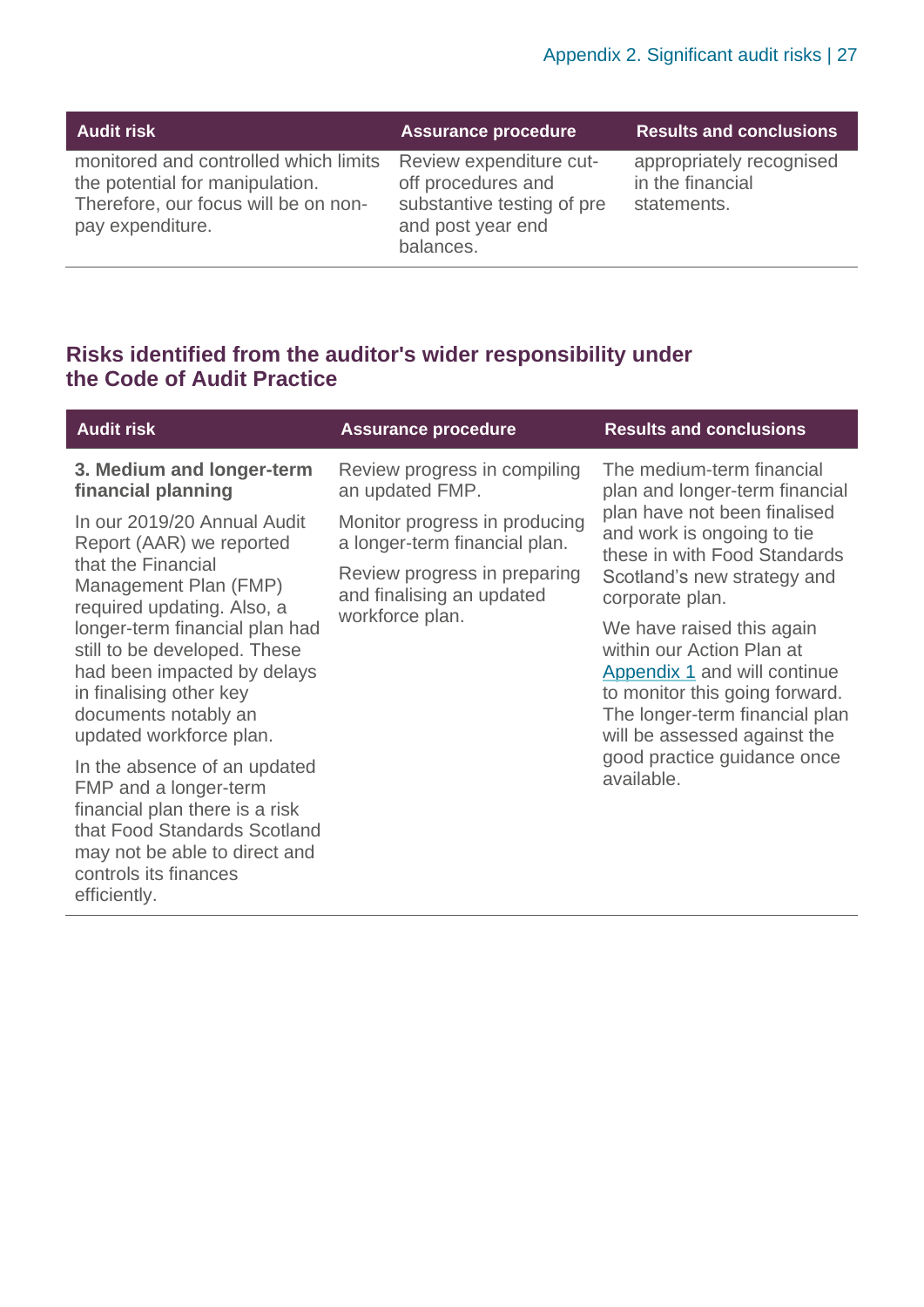### <span id="page-27-0"></span>**Appendix 3. Summary of uncorrected misstatements**

We report all uncorrected misstatements in the annual report and accounts that are individually greater than our reporting threshold of £13 thousand.

The table below summarises uncorrected misstatements that were noted during our audit testing and were not corrected in the financial statements. Cumulatively these errors are below our performance materiality level as explained in [Exhibit](#page-8-0) 2. We are satisfied that these errors do not have a material impact on the financial statements.

| <b>Account areas</b>          | <b>Comprehensive income</b><br>and expenditure statement |            |            | <b>Balance sheet</b> |  |
|-------------------------------|----------------------------------------------------------|------------|------------|----------------------|--|
|                               | Dr<br>£000                                               | Cr<br>£000 | Dr<br>£000 | Cr<br>£000           |  |
| 1. IT/Hardware<br>expenditure | 44                                                       |            |            |                      |  |
| <b>General Fund</b>           |                                                          |            |            | (44)                 |  |
| Provision                     |                                                          |            | 100        |                      |  |
| Expenditure                   |                                                          | (62)       |            |                      |  |
| Accrual                       |                                                          |            |            | (38)                 |  |
| <b>Net impact</b>             |                                                          | (18)       | 18         |                      |  |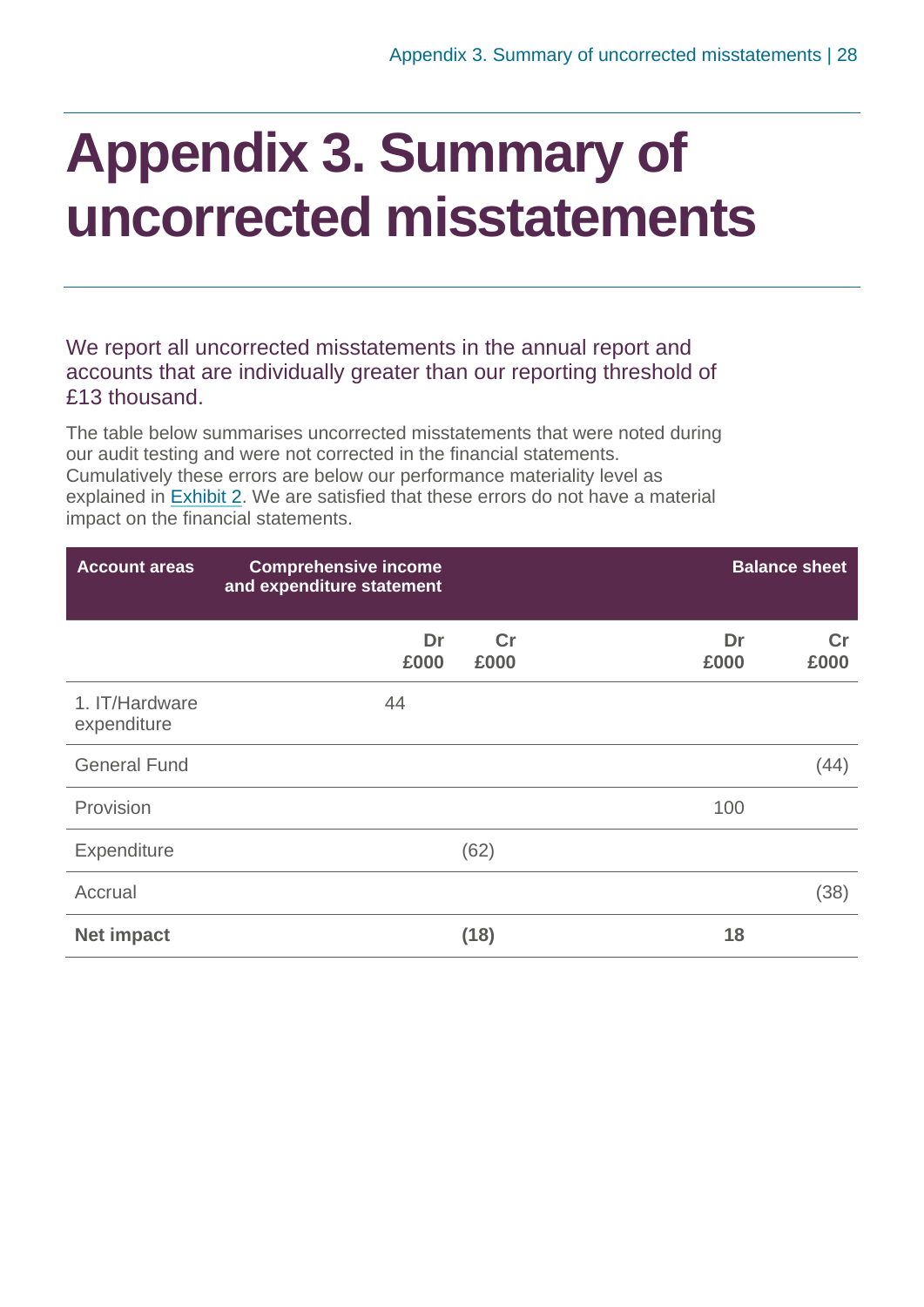### <span id="page-28-0"></span>**Appendix 4. Summary of 2020/21 national performance reports**

April [Affordable housing](https://www.audit-scotland.gov.uk/report/affordable-housing)

June [Highlands and Islands Enterprise: Management of Cairngorm mountain and](https://www.audit-scotland.gov.uk/report/highlands-and-islands-enterprise-management-of-cairngorm-mountain-and-funicular-railway)  [funicular railway](https://www.audit-scotland.gov.uk/report/highlands-and-islands-enterprise-management-of-cairngorm-mountain-and-funicular-railway)

[Local government in Scotland Overview 2020](https://www.audit-scotland.gov.uk/report/local-government-in-scotland-overview-2020)

July [The National Fraud Initiative in Scotland 2018/19](https://www.audit-scotland.gov.uk/report/the-national-fraud-initiative-in-scotland-201819)

**January** [Digital progress in local government](https://www.audit-scotland.gov.uk/report/digital-progress-in-local-government) [Local government in Scotland: Financial overview 2019/20](https://www.audit-scotland.gov.uk/report/local-government-in-scotland-financial-overview-201920)

February [NHS in Scotland 2020](https://www.audit-scotland.gov.uk/report/nhs-in-scotland-2020)

March [Improving outcomes for young people through school education](https://www.audit-scotland.gov.uk/report/improving-outcomes-for-young-people-through-school-education)